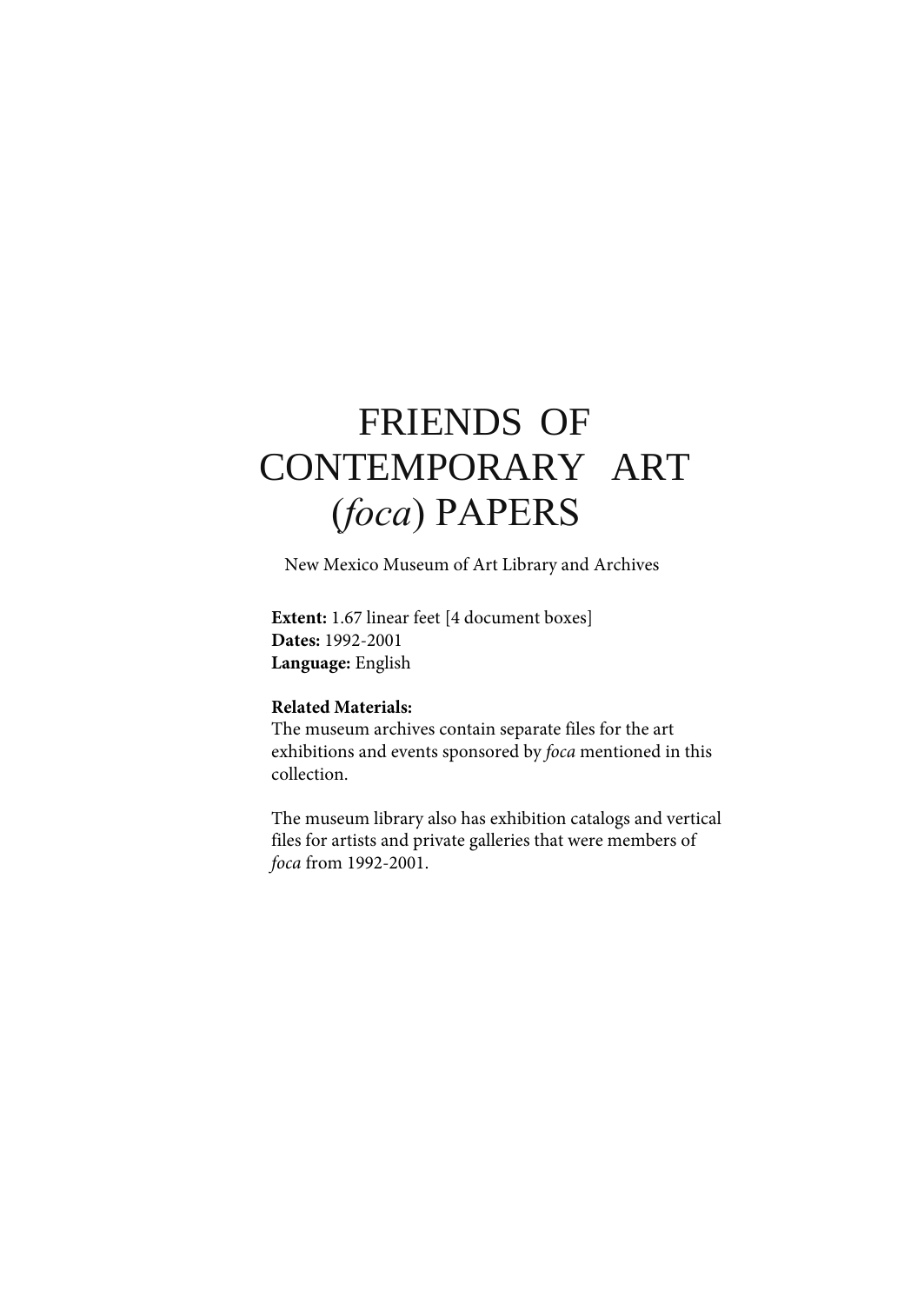#### **Contents**

Introduction

Section I. Organization Matters

Section II. Agendas/Minutes

Section III. Tracing *foca* History 1992-2001

A. 1992 B. 1993 C. 1994 D. 1995 E. 1996 F. 1997 G. 1998 H. 1999 I. 2000 J. 2001

Section IV(a) Membership Lists

A. 1993 B. 1994 C. 1995 D. 1996 E. 1997 F. 1998 G. 1999 H. 2000 I. 2001

Section IV(b) Renewals/Drop-outs

Section IV(c) Related Papers

Section V. Financial Matters: Budget Reports, 1992-2001

- A. 1992-1993
- B. 1994
- C. 1995
- D. 1996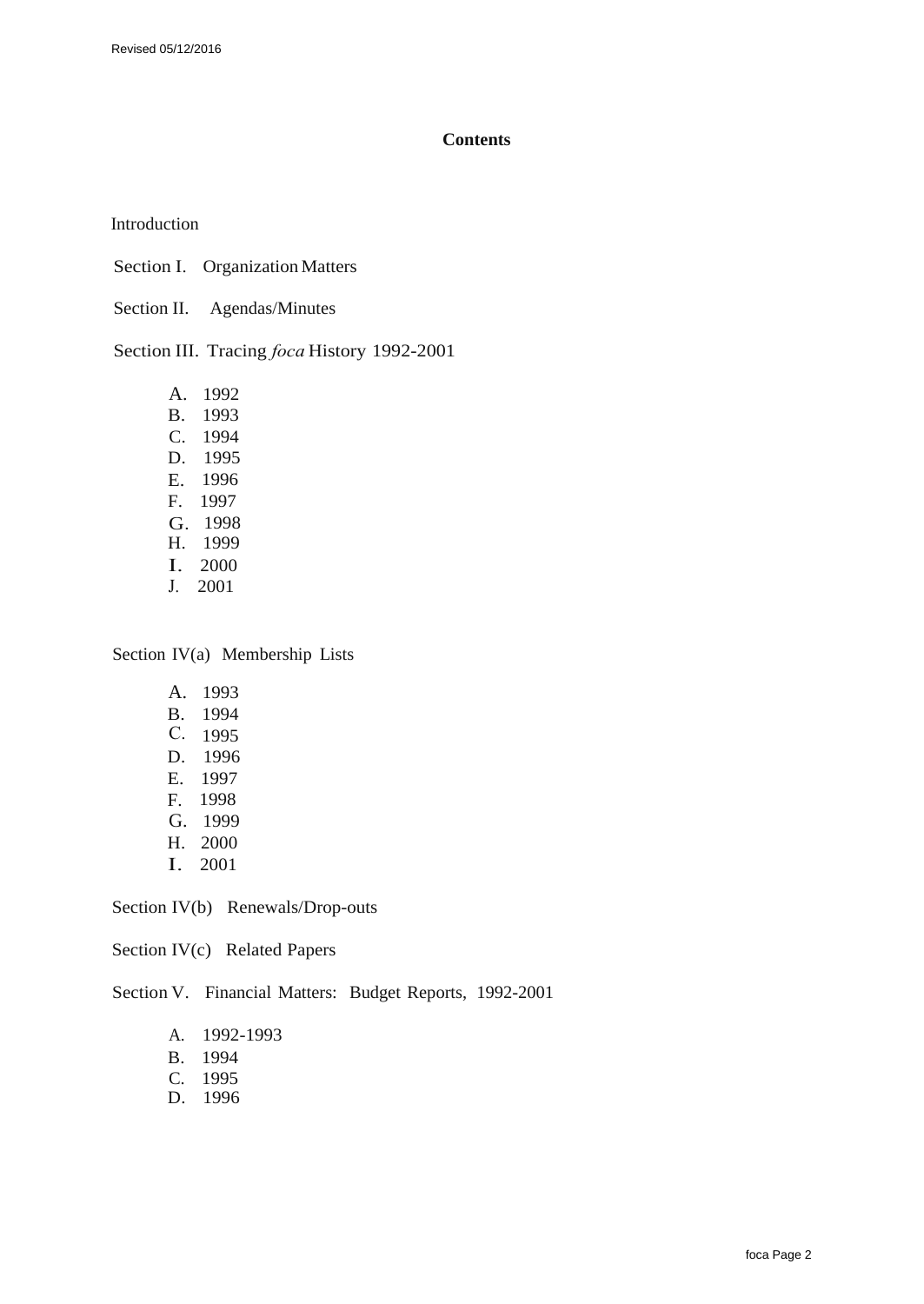Revised 05/12/2016

E. 1997-1998 F. 1999 G. 2000-2001 H. Cash Flows, Comparisons

Section VI. Financial Matters: Reimbursements

- A. 1997-1998
- B. 1999
- C. 2000-2001

Section VII. The LewAllen Gallery and *foca* Exhibitions

A. *foca* Artists: Exhibit I B. *foca* Artists: Exhibit II C. *foca* Artists: Exhibit III

Section VIII. General Correspondence

Section IX. Miscellaneous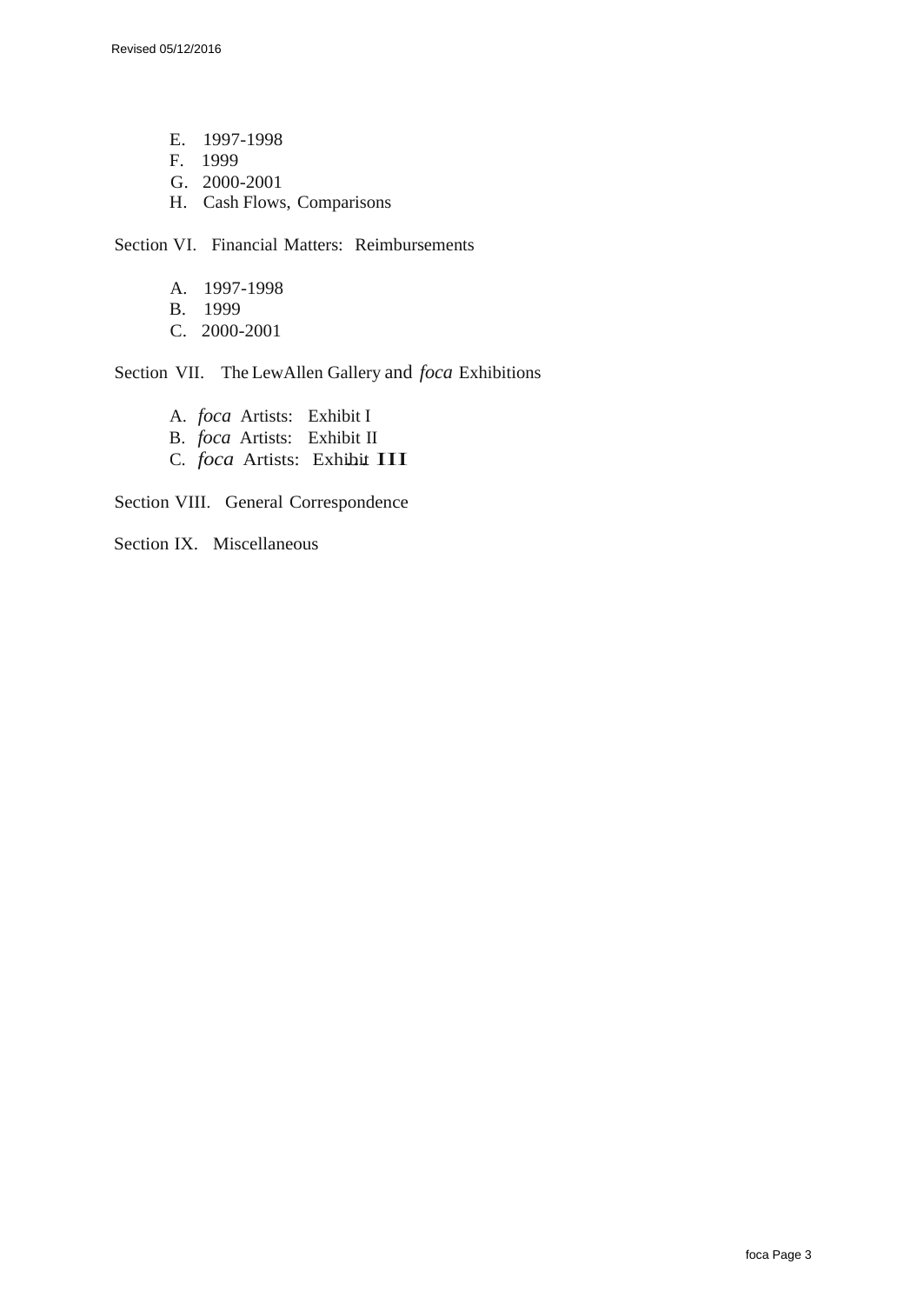### Introduction

The Friends of Contemporary Art (called by preference *''foca"* with no capital letters) was born on December 12, 1990, the date of its "formation meeting."

As a not-for-profit "group" (so called), its purposes and objectives were expressed in simplest terms in its original By-Laws : "[T]o further the appreciation and understanding of contemporary art [in the Southwest] and to build financial support for the contemporary art program at the Museum of Fine Arts (herein MFA), of which it is a "sub-committee."

Funds raised and donations generated have been spent primarily for acquisitions, education, exhibitions, and publications.

During its relatively short life, *foca* has grown into an important adjunct of the MFA due in no small measure to the dedication and devotion of Dick and Dottie Barrett to *foca's* objectives. Too much cannot be said for the time and energy they have contributed toward the objectives of this "group" called *foca*.

Its papers (as of February 2002) comprise this collection and will be supplemented in the years ahead).

Section I traces *foca's* initial development.

- Section II, comprising *foca* 's minutes and some (but not all) agendas of meetings of the Steering Committee, isthe most important feature of the collection. It traces the activities of *foca* month by month, year by year. Only significant business is summarized. Some agendas relate to meetings asto which minutes are missing . These agendas are filed in the folders next preceding the missing minutes. Not all agendas have been found.
- Section III traces *foca* history via various documents during the years 1992-2002. They were assembled chronologically and have been kept intact.
- Section IV contains (a) membership lists; (b) member renewals and member drop-outs; and (c) miscellaneous related papers.
- Sections V and VI pertain to financial matters.
- Section VII traces three exhibitions sponsored by *foca* at Lew Allen Gallery which highlight the reach of the Friends in the cultural scene in Santa Fe.

Section VIII contains general correspondence.

Section IX deals with some miscellaneous matters.

**Postscript** : After this collection was processed *foca* changed its name to Friends of

Contemporary Art + Photography (FOCA+P) in 2013.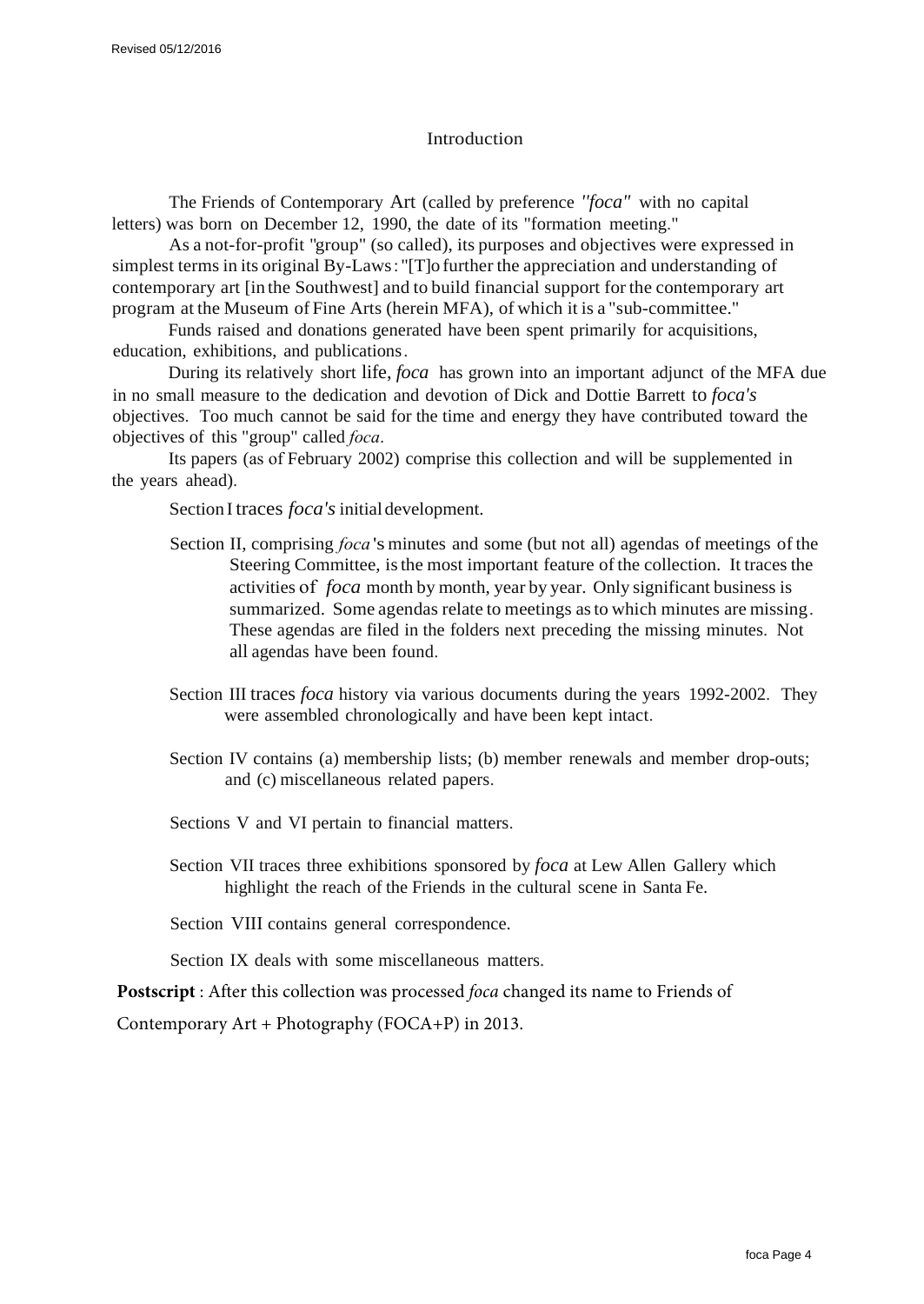# Section I : Organization Matters Box 181

- 1. Minutes of *foca*; formation meeting. December 12,
	- 1990. Thirteen individuals [named] present.

Officers elected: Chairman, Lew Pollock. Treasurer, Larry Munson. Secretary, Dawn Douglas. Events Coordinators, Linda Jemison and Arlene LewAllen.

Statement of purposes.

Discussion of membership dues.

- 2. By-Laws of *foca.* Dated 1/91.
- 3. Mission statement of *foca.* 11/18/91.
- 4. By-Laws of *foca.* [Slightly changed.] Heading, "A Subcommittee of the [MFA]. 1992."
- 5. By-Laws of *foca.* Dated 11/16/92.
- 6. Mission statements of *foca.* Two versions: one dated 11/18/91 [vide 3, supra]; the other dated 2/12/90. [The latter more restrictive.]
- 7. Letter. 11-27-90: David Turner [Director, MFA] to Lew Pollock *[foca].* Congratulating him at first "gathering" of *foca.* Attaching list of those attending. [Missing.]
- 8. Memorandum. 1-10-91: Sandy Ballatore [Curator, MFA] of *foca.*  Subject: next meeting, January 15. Two cc.
	- Lists agenda.
	- $=$  By-Laws.
	- = Events schedule, 1991.
	- = Yearly dues.
	- = Solicitation letter to prospective members.
	- Officers and their duties.

Names and addresses of prospective members.

Attached: List of proposed events, 1991.

9. Letter. 1-16-91: David Turner to Lew Pollock. Attaching newest revision of By-Laws ready for discussion at next meeting.

Attached: [Missing.]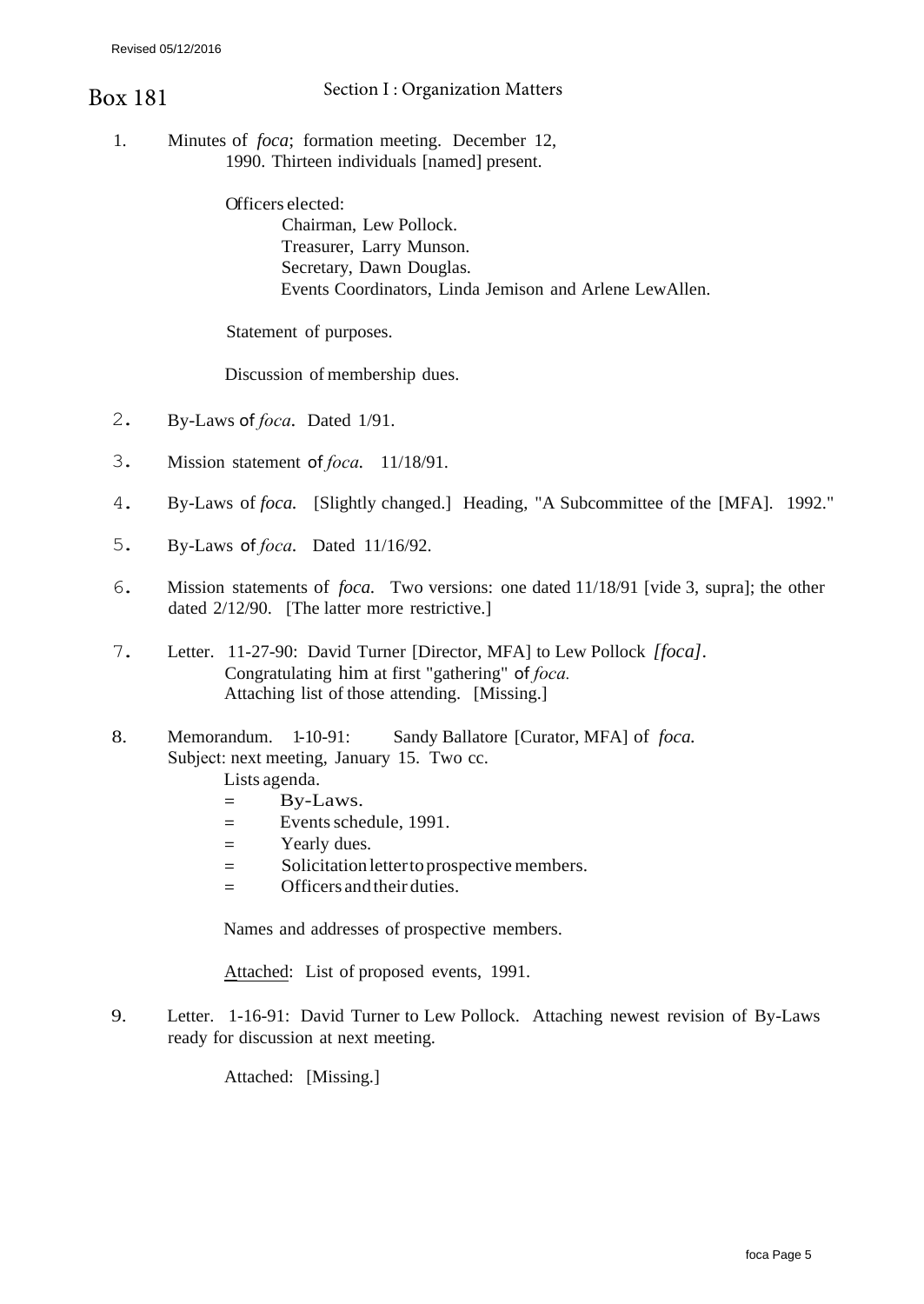10. Memorandum. 1-29-91. Lew Pollock, Dawn Douglas *[foca]* to David Turner. Subject: revised By-Laws. Added revisions; copy attached.

Copy attached, dated 1/29/91.

- 11. Letter. 2-8-91: Sandy Ballatore to Dawn Douglas.
- 12. Form letter. 2-14-91: Lew Pollock [Pres., *foca*] to Friends. Letter of greetings.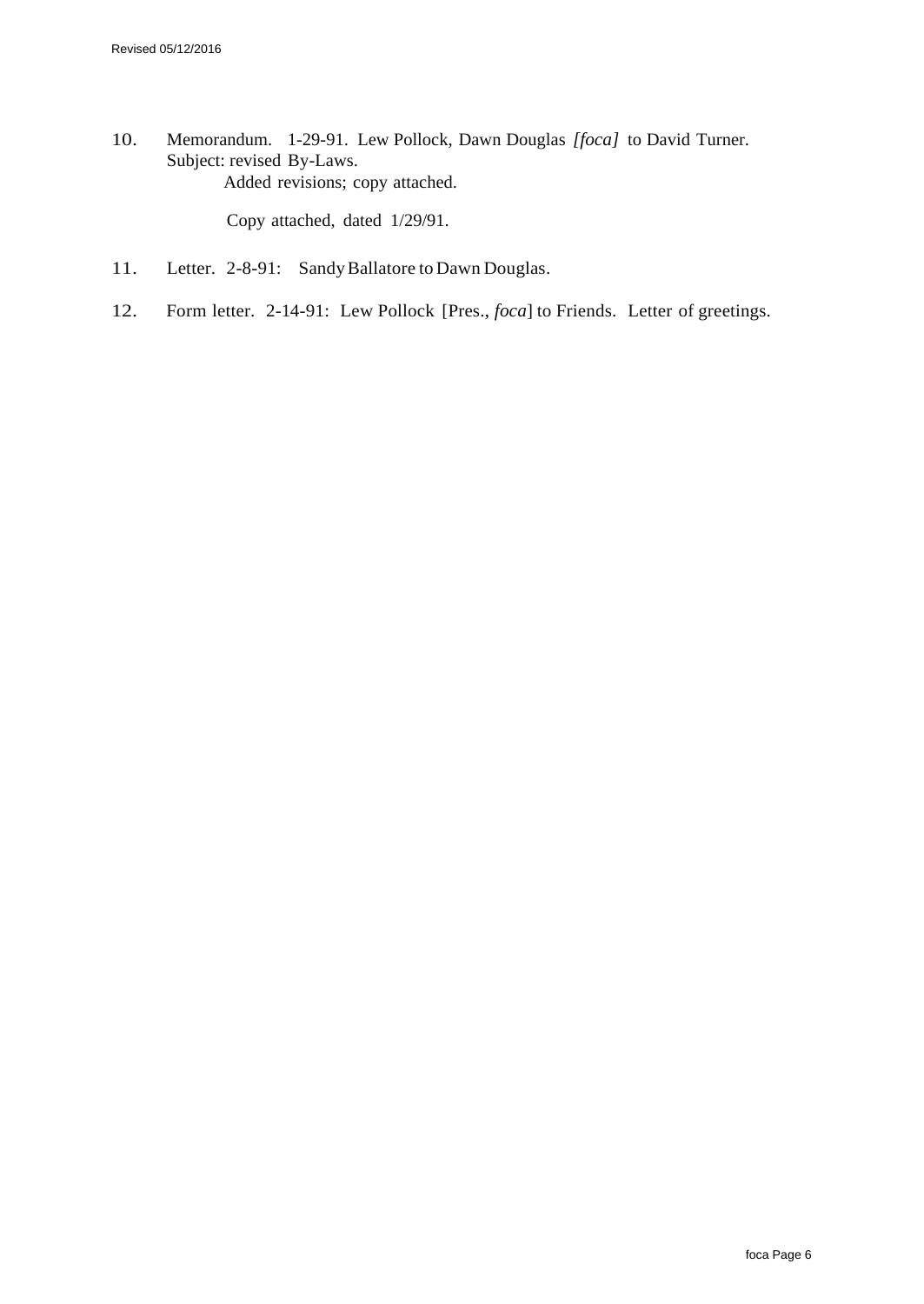|      |            | Section II : Minutes/Agendas 1991-2001                                                                                                                                                                                                                                                                                                                                                                                                                                                                                                                                                                                                        |
|------|------------|-----------------------------------------------------------------------------------------------------------------------------------------------------------------------------------------------------------------------------------------------------------------------------------------------------------------------------------------------------------------------------------------------------------------------------------------------------------------------------------------------------------------------------------------------------------------------------------------------------------------------------------------------|
| 1991 |            |                                                                                                                                                                                                                                                                                                                                                                                                                                                                                                                                                                                                                                               |
| 1.   | $1 - 15$ : | Report. Lists those present (7). Lew Pollock, Chair.<br>By-Laws.<br>Discussion of membership.<br>Discussion of dues.<br>Other business. Arlene LewAllen selected as Co-Chair.                                                                                                                                                                                                                                                                                                                                                                                                                                                                 |
| 2.   | $5-14$ :   | Minutes. foca. Dawn Douglas, Temp. Chair.<br>Explains membership dues.<br>Lists suggested activities for individuals.<br>Discussion of proposed concert.<br>Appointment of membership Committee (5).<br>Other business.                                                                                                                                                                                                                                                                                                                                                                                                                       |
| 3.   | $6-11$ :   | Minutes. foca. Dawn Douglas, Temp. Chair.<br>Discussion of methods for solicitation of individuals.<br>Lists potential guest speakers for a Sunday event, and subjects.<br>At the earliest meetings of <i>foca</i> in 1991, the year it became operative,<br>it adopted without any voting approvals a one-page set of By-Laws. (See<br>Folder 2, Section I, supra.) Indeed no minutes have been found ratifying<br>any By-Laws by any group. Those early By-Laws provided for an<br>Executive Committee of <i>foca</i> , prescribed its officers (?), and in effect<br>implied that the Executive Committee was the governing group of foca. |

No action of that committee is recorded in any of the minutes digested in this Section. Shortly after this, amended By-Laws were recorded by *foca* (then called "a Subcommittee" of the MFA) under date simply "1992." Curiously, the Executive Committee just disappeared, and in its place there emerged a Steering Committee of *foca .* "These amended By-Laws (Folder 4, Section I) prescribed essential individuals ofthat new committee and "others appointed by the chairperson." This, then, became the governing body, and has functioned as such from then until the present day. Itisreferred to in this digest simply as "SC."

Where an agenda for a meeting has been found, it has been placed in the same folder as the set of minutes. There are a few agendas for meetings where minutes are missing. They have been put in with the minutes of the preceding meetings.

No attempt is made to trace all the business conducted at a meeting. Only important items are mentioned . That, together with the agenda, highlights what took place. There is no substitute, however, for a full reading of the minutes concerned .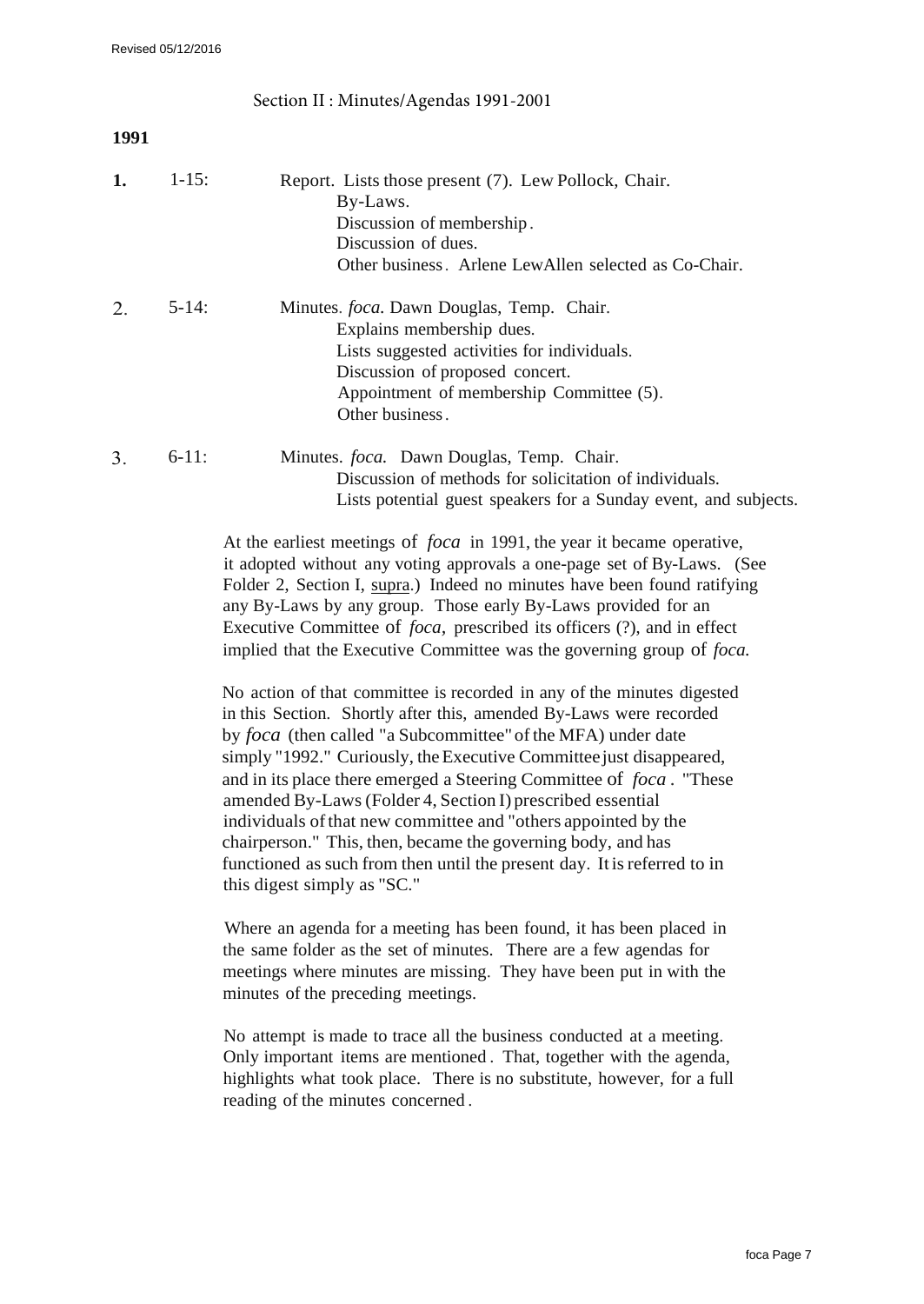| 4.   | $7-9:$     | Minutes. Steering Committee [herein SC]. Six individuals present,<br>designated Steering Committee.<br>Report of Chairman: Sam Larcombe.<br>Committee reports.                                                                                                                                             |
|------|------------|------------------------------------------------------------------------------------------------------------------------------------------------------------------------------------------------------------------------------------------------------------------------------------------------------------|
| 5.   | $7-30:$    | Minutes. SC. 15 individuals present. Sam Larcombe, Temp. Chair.<br>Restatement of purposes of<br>foca. Reports on activities.<br>Committee reports.<br>New business.                                                                                                                                       |
| 6.   | $10-17:$   | Minutes. SC. 15 individuals present. Sam Larcombe, Chair.<br>First anniversary of <i>foca</i> .<br>Sandy Ballatore presents announcements for upcoming exhibits<br>(2).<br>Reports on current activities.<br>Attached: Mission Statement. 1990.<br>Collections Guidelines, MFA.<br>MFA Library operations. |
| 7.   | $12 - 10:$ | Minutes. SC. 13 individuals present.<br>Retreat planned.<br>Lists committees activities.<br>Other business.                                                                                                                                                                                                |
| 8.   | $11 - 18:$ | <i>foca</i> Retreat: November 18. Outlines plans.                                                                                                                                                                                                                                                          |
| 1992 |            |                                                                                                                                                                                                                                                                                                            |
| 9.   | $1 - 14$ : | Minutes. SC. 17 individuals present. Sam Larcombe, Chairman.<br>Announcing <i>foca</i> general membership meeting scheduled for January 29.<br>Committee reports.<br>Artwork acquisition (sculpture by Bob Haozous) under discussion.<br>Attached: Report of Finance Committee.                            |
| 10.  | $2-11:$    | Minutes. SC. 14 individuals present. Sam Larcombe, Chairman.<br>Plans for 75th Anniversary of the MFA.<br>Plans for <i>foca</i> weekend project in<br>October.                                                                                                                                             |
| 11.  | $2 - 25:$  | Minutes. SC. 10 individuals present. Sam Larcombe, Chairman.<br>Further plans for 75th anniversary of the MFA.                                                                                                                                                                                             |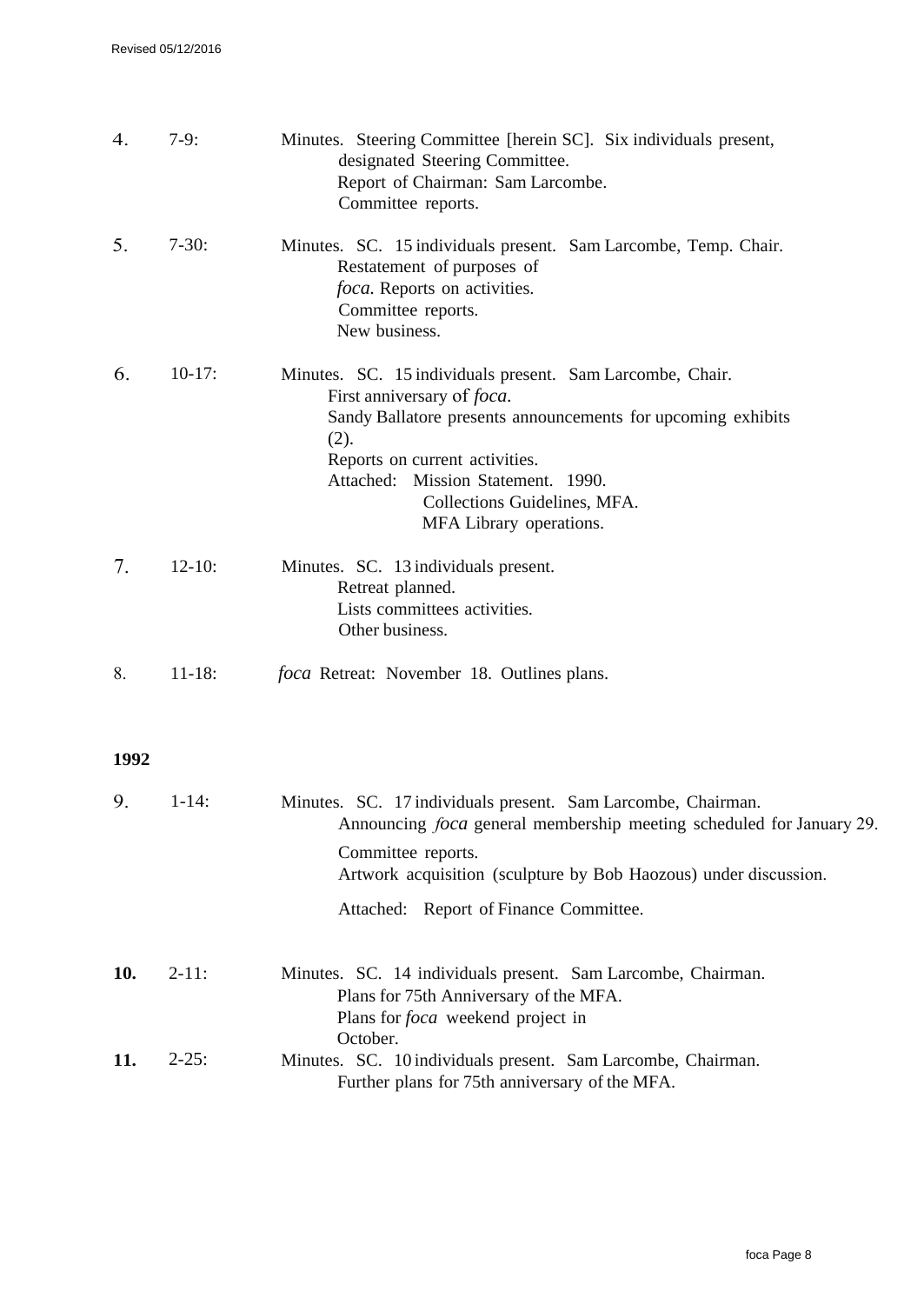| 12. | $3-10:$    | Minutes. SC. 15 individuals present. Sam Larcombe, Chairman.<br>Discussion of panel discussion with artists, writers, and patrons in<br>October. Lists candidates.<br>Sharon Berkelow presents mock-up of new newsletter format.<br>Other business.                                                                                                                                                               |
|-----|------------|-------------------------------------------------------------------------------------------------------------------------------------------------------------------------------------------------------------------------------------------------------------------------------------------------------------------------------------------------------------------------------------------------------------------|
| 13. | $4 - 21$ : | Minutes. SC. 17 individuals present. Sam Larcombe, Chairman.<br>[Erroneous coversheet.]<br>Sandy Ballatore seeks someone to implement foca-sponsored<br>video Sunday programs.<br>Plans for MFA 75th anniversary being restructured. Discussion<br>of symposium co-sponsored by Foundation and Guggenheim<br>[Museum] for October 17.<br>Other business.                                                          |
| 14. | $5-5:$     | Minutes. SC: 15 individuals present. Sam Larcombe, Chairman.<br>Discussion. May 16 panel discussion revisited.<br>Discussion of Robert Hughes as <i>foca</i> speaker: fees and expenses,<br>ticket prices, etc.<br>Attached: Budget report for 1992-1993                                                                                                                                                          |
| 15. | $5-19:$    | Minutes. SC. 12 individuals present. [Sam] Larcombe, Chairman.<br>Discussion of <i>foca</i> social events. Other business.                                                                                                                                                                                                                                                                                        |
| 16  | $6-16$ :   | Minutes. SC. 17 individuals present. [Chairman Sam Larcomb.]<br>Inscription in longhand: "Notes by S. Ballatore."<br>Awaiting Robert Hughes contract for lecture<br>sheet with suggestions to SC for MFA 75th anniversary<br>Attached:<br>educational activities. [Each item has longhand marginal<br>comment.]                                                                                                   |
| 17. | $7-23:$    | Agenda. Minutes. SC. 12 individuals present. [No chairperson listed.]<br>New co-chairs (Dick and Dottie Barrett) introduced.<br>$*$<br>Representative of the Foundation of New Mexico (Melissa<br>Engestrom) explains that <i>foca</i> is sub-<br>committee of Fine Arts Committee of Foundation.<br>Discussion of By-Laws; changes indicated.<br>Other business.<br>Attached: photocopy of tear sheet from TREX. |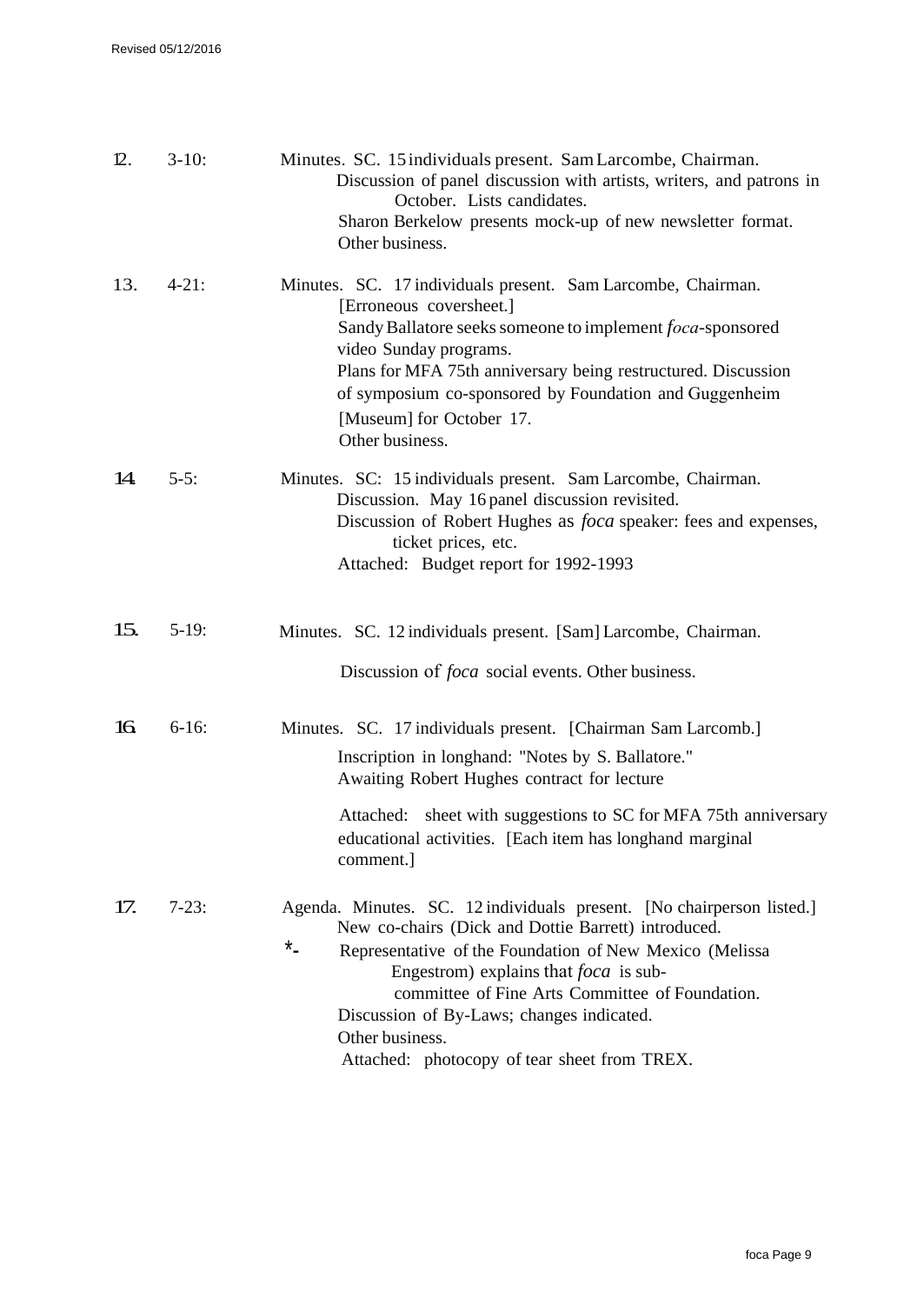| 18.   | $8-20:$    | Agenda. Minutes. SC. 13 individuals present. Dick Barrett, Co-chair.<br>Lynn Crandall, tour guide, spoke about organizing trips for groups<br>like <i>foca</i> .<br>Discussion of forthcoming lecture by Hughes. Restatement that<br>foca is a sub-committee of the Foundation. Other business.<br>Attached:                                                             |
|-------|------------|--------------------------------------------------------------------------------------------------------------------------------------------------------------------------------------------------------------------------------------------------------------------------------------------------------------------------------------------------------------------------|
|       |            | chronologic outline of Los Angeles/Southern California<br>$=$<br>Trip, October 20-25.                                                                                                                                                                                                                                                                                    |
|       |            | Announcement of the Alcove Show; September 19, 1992–<br>=<br>January 10, 1993. By MFA.                                                                                                                                                                                                                                                                                   |
|       |            | Press release. MNM Foundation appoints New President,<br>$=$<br>John R. Van Ness.                                                                                                                                                                                                                                                                                        |
|       |            | Treasurer's Report. August 20.<br>$=$                                                                                                                                                                                                                                                                                                                                    |
|       |            | Finance Committee recommendations.<br>=                                                                                                                                                                                                                                                                                                                                  |
| 19.   | $9-17:$    | Minutes. SC. 15 individuals present. Dick Barrett, Co-chair.<br>Martha Landry summarized ticket sales for Hughes lecture.<br>Report by Barrett that Laura Carpenter would arrive<br>shortly to talk about events organized at Center of<br>Contemporary Art in Santa Fe.<br>Report on Laura Carpenter talk.<br>Other business.                                           |
| 19-a. | $11 - 16:$ | Minutes. SC. 9 individuals present: <i>foca</i> members (6); MFA staff (3).<br>Dick Barrett, Co-chair.<br>Discussion of By-Laws.<br>Old business.<br>Committee reports.<br>Other business.                                                                                                                                                                               |
| 1993  |            |                                                                                                                                                                                                                                                                                                                                                                          |
| 20.   | $1-21:$    | Minutes. SC. 14 individuals present: <i>foca</i> members (8); MFA staff<br>(4); Foundation staff(2). Dick Barrett, Co-chair.<br>Longhand note at top of page 1: March, June, August,<br>December missing.<br>Various announcements.<br>Treasurer's Report on budget and expenditures for 1992.<br>Copy said to be attached. [Missing.]<br>Discussion of "Video Sundays." |

MNM Foundation: New Fundraising Guidelines.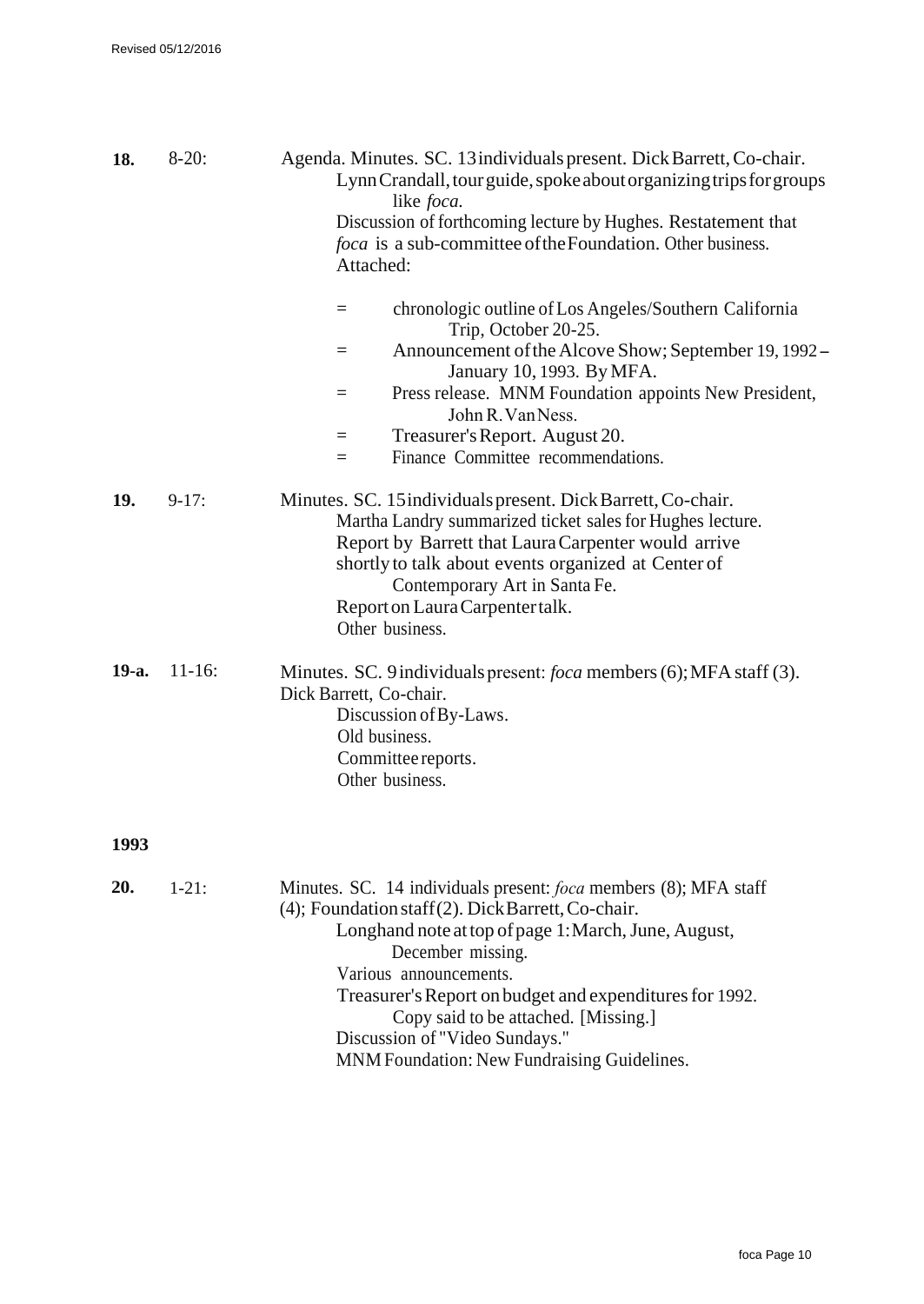|     |            | Continuation of Meeting on January 28.                                                                                                                                                                                                                                                                                                                                                                                   |
|-----|------------|--------------------------------------------------------------------------------------------------------------------------------------------------------------------------------------------------------------------------------------------------------------------------------------------------------------------------------------------------------------------------------------------------------------------------|
|     |            | Additional new business.<br>1993 Budget Report. Copy attached. [Missing.]<br>Clarification fund-raising guidelines.<br>Family Art Day planning.<br>Note taken: <i>foca</i> membership down to below 100<br>individuals.                                                                                                                                                                                                  |
| 21. | $2 - 11$ : | Minutes. SC. 16 individuals present: <i>foca</i> members (12); MFA staff<br>(4). Dick Barrett, Co-chair.<br>Review of committee members. List of<br>upcoming <i>foca</i> events. Other planned trips.<br>[Attachments all missing.]                                                                                                                                                                                      |
| 22. | $4-1:$     | Minutes. SC. 14 individuals present: <i>foca</i> members (10); MFA staff (3);<br>Foundation (1). Dick Barrett, Co-chair.<br>Committee reports. Financial Report attached. Analysis of foca<br>financial condition.<br>Plans for 1994 and beyond.                                                                                                                                                                         |
| 23. | $5-13$ :   | Minutes. SC. 18 individuals present: <i>foca</i> members (12); MFA staff (4);<br>Foundation staff (4); Foundation staff (2). Dick Barrett, Co-chair.<br>Discussion of proposed trip to Mexico City.<br>Discussion of plan for sponsoring Family Day.<br>Committee reports.<br>Attachments:<br>Recursos de Santa Fe proposal for trip to Mexico City.<br>$=$<br>Financial Report.<br>$=$<br>Review of Coming Events.<br>= |
| 24. | $7-8:$     | Minutes. SC. 19 individuals present: <i>foca</i> members (14); MFA staff (3);<br>Foundation staff (2). Dick Barrett, Co-chair.<br>Budget Committee report.<br>Star Axis Gala and trip discussed.<br>Other committee reports.<br>Trip plans<br>Allocation for printing membership brochure.                                                                                                                               |
| 25. | $9-16:$    | Minutes. SC. 14 individuals present: foca members (10); MFA staff<br>(3); Foundation staff (1). Dick Barrett [Co-chair].<br>Announcements.<br>Committee reports.<br>Discussion about major fund-raiser.                                                                                                                                                                                                                  |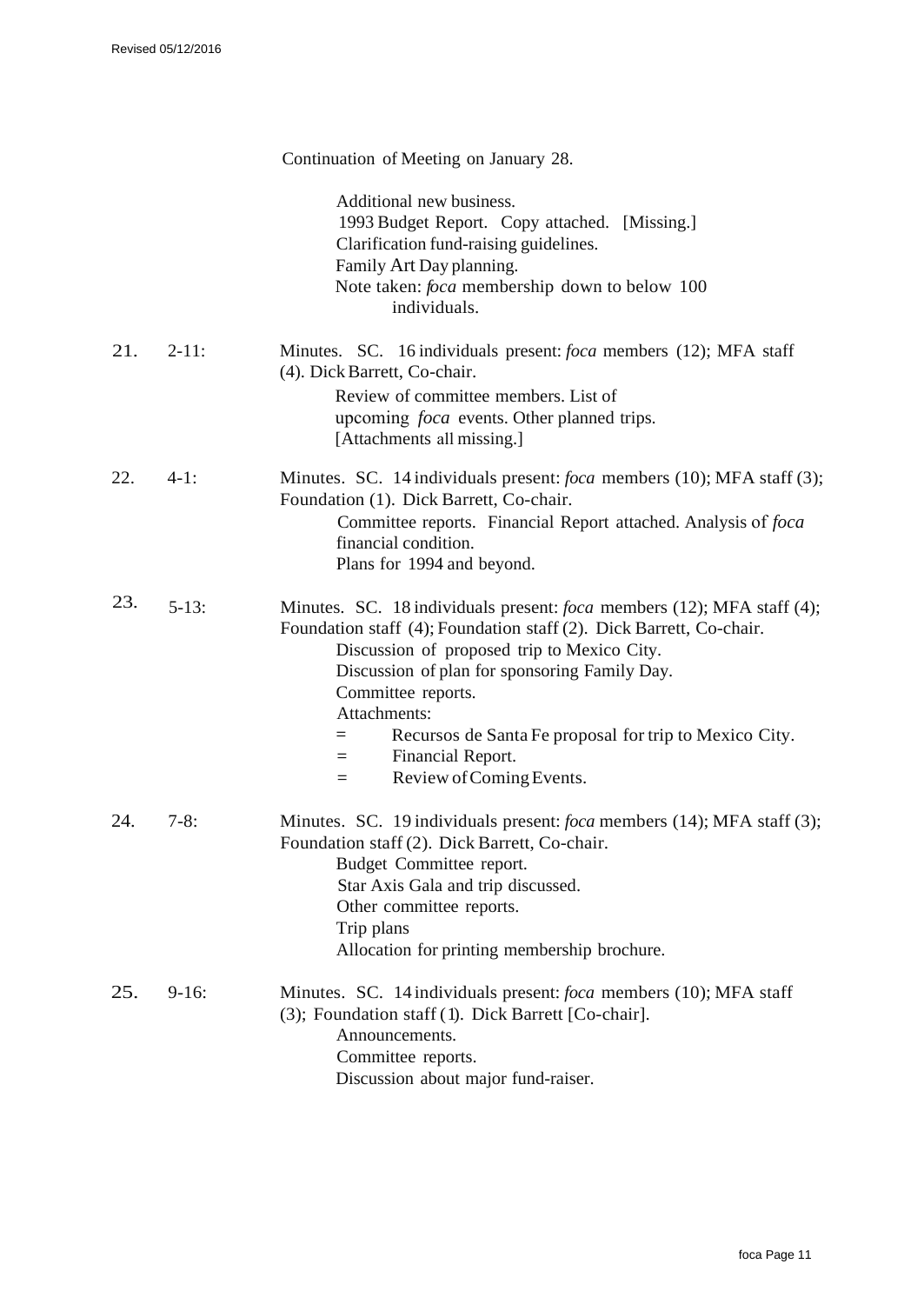| 26. | $11-4:$ | Minutes. SC. 21 individuals present <i>foca</i> members (17); MFA staff |
|-----|---------|-------------------------------------------------------------------------|
|     |         | (3); Foundation staff (1). Dick Barrett [Co-chair].                     |
|     |         | Forthcoming election of officers discussed.                             |
|     |         | Review of 1992 and 1993 budgets, and proposed 1994 budget.              |
|     |         | Meeting voted and approved of 1994 budget.                              |
|     |         | Revision of Mission Statement discussed.                                |
|     |         | David Turner (MFA) read current Mission Statement. [No copy<br>found.   |
|     |         | Gala Plate project fund-raiser discussed;                               |
|     |         | approved. Attachments: [All missing.]                                   |

| 27. | $1-20$ : | Minutes. SC. 16 individuals present: <i>foca</i> members (12); MFA staff (3); |
|-----|----------|-------------------------------------------------------------------------------|
|     |          | Foundation staff (1). Dick Barrett Co-chair.                                  |
|     |          | Martha Landry resigns as Secretary of foca but continued pro tem.             |
|     |          | Announcements.                                                                |
|     |          | Committee reports.                                                            |
|     |          | Nominations received for SC officers.                                         |
|     |          | Attachments:                                                                  |
|     |          | Financial Report. 1993.<br>$=$                                                |
|     |          | Working committees $(5)$ .<br>$=$                                             |
|     |          | <i>foca</i> Steering Committee members (21) at January 1994.<br>$*_{=}$       |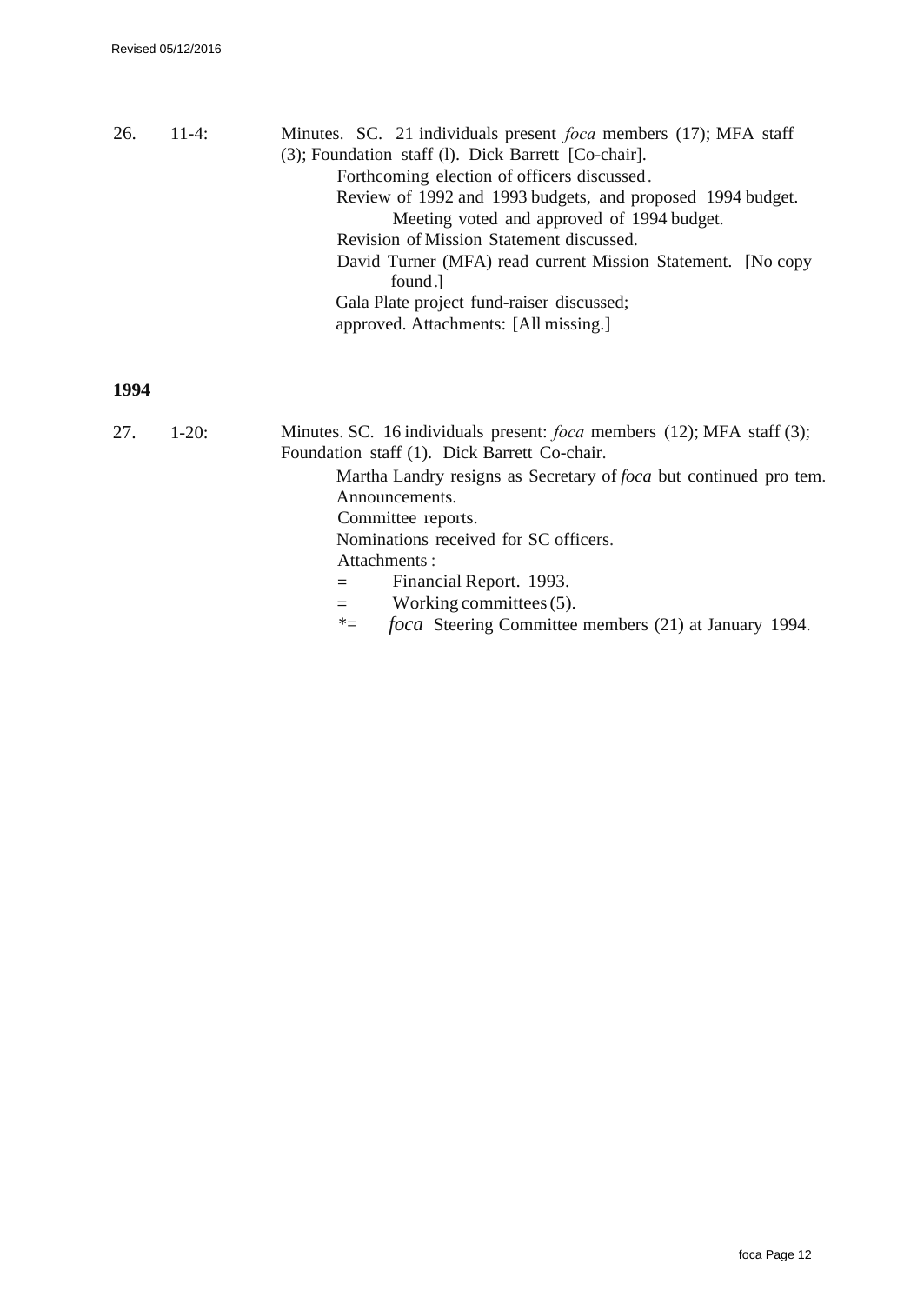| 27-A. 4-14: |               | Minutes. SC. 15 individuals present: foca members (11); MFA members<br>(3); Staff member (1). Dick Barrett, Co-chair.                                                                                                                                    |
|-------------|---------------|----------------------------------------------------------------------------------------------------------------------------------------------------------------------------------------------------------------------------------------------------------|
|             |               | Committee reports. = $foca$ Committees (6) with members.                                                                                                                                                                                                 |
| 28.         | $5 - 12$ :    | Minutes. SC. W individuals <i>present: foca</i> members (14), MFA staff (4);<br>Foundation staff (2). Dick Barrett Co-chair.                                                                                                                             |
|             |               | Announcements.<br>Committee reports.<br>Attached:<br>Financial Report. [Missing.]                                                                                                                                                                        |
| 29.         | $6-16$ :      | Minutes. SC. 15 individuals present <i>foca</i> members (12). :MFA staff<br>(3). Dick Barrett. Co-chair.                                                                                                                                                 |
|             |               | Committee reports.<br>Lists of activities for Summer and Fall.                                                                                                                                                                                           |
| 30.         | $7 - 21:$     | Minutes. SC. 17 individuals present:/oca members (13); :MFA staff (3);<br>Foundation staff (1). Dick Barrett Co-chair.<br>Committee reports.<br>Budget at July 21 reviewed.<br>Attached:<br>Financial Report at July 21, 1994.                           |
|             | $30-A.9-15$ : | Minutes. SC. 15 individual present <i>foca</i> members (12): MFA<br>members (2); Foundation (1). Dick Barrett, Co-chair.<br>Committee reports.                                                                                                           |
| 31.         | $11 - 10:$    | Minutes. SC. 12 individuals present: <i>f</i> oca members (9); :MFAstaff (2);<br>Foundation staff (1). Dick Barrett, Co-chair.<br>Committee reports.<br>Budget Committee reported.<br>Representative of SITE Santa Fe described various upcoming events. |
|             |               | Dick Barrett announced forthcoming retreat for the SC.                                                                                                                                                                                                   |
|             |               | By-Laws of foca approved. [Missing.]                                                                                                                                                                                                                     |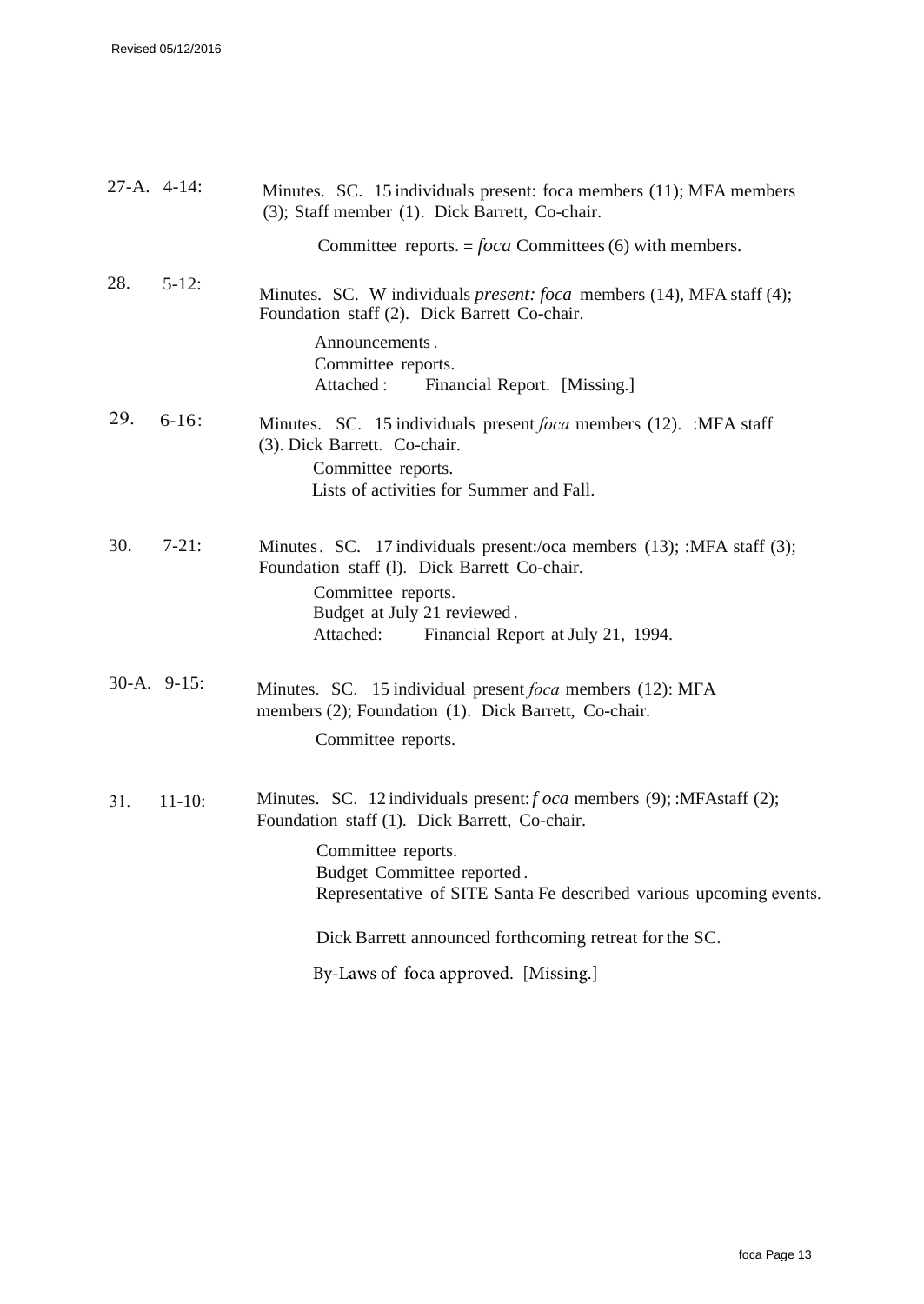| 32.  | $12-8:$  | Minutes. SC. 11 individuals present: <i>foca</i> members (7); MFA staff (3);<br>Foundation (1). Dick Barret, Co-Chair.<br>Suggestion that number of members on SC be increased.<br>Discussion of forthcoming SC retreat.                                                                                                                                                                  |
|------|----------|-------------------------------------------------------------------------------------------------------------------------------------------------------------------------------------------------------------------------------------------------------------------------------------------------------------------------------------------------------------------------------------------|
| 1995 |          |                                                                                                                                                                                                                                                                                                                                                                                           |
| 33.  | $2-9:$   | Minutes. SC. 19 individuals present: <i>foca</i> member (16); :MFA staff<br>(2); Foundation (1). Dick Barrett, Co-chair.<br>Three new SC members introduced.<br>Nominations.<br>Dick and Dottie Barrett, Co-chairs.<br>=<br>Jo Chapman, Treasurer.<br>Tamara Holzapfel, Secretary.<br>General business.                                                                                   |
| 34.  | $7-13:$  | Minutes. SC. 18 individuals present: <i>foca</i> members (13); MFA staff (3);<br>Foundation (2). Dick Barrett, Co-chair.<br>Dick Barrett reports.<br>Committee reports.<br>Budget Committee report.<br>Sandy Ballatore: MFA has opportunity to buy 17 O'Keeffe<br>works.                                                                                                                  |
| 35.  | $10-19:$ | Minutes. SC. 16 individuals present: <i>foca</i> members (13); MFA staff (1);<br>Foundation (2). Dick Barrett, Co-chair.<br>Dick Barrett introduced two persons as potential members of SC.<br>[Gwen Bohlen named as one new (?) member.]<br>Program Committee (Pat Hall) summarized activities scheduled for<br>coming months.<br>Dottie Barrett announces there are 228 paying members. |
| 36.  | $11-8:$  | Agenda. Minutes. SC. 18 individuals present: foca members (14); MFA<br>staff, including Stuart Ashman, Director (3); Foundation (1).<br>Dick Barrett, Co-chair.<br>Announcements.<br>Committee reports.<br>Program.<br>Budget.<br>$=$<br>Newsletter.<br>$=$                                                                                                                               |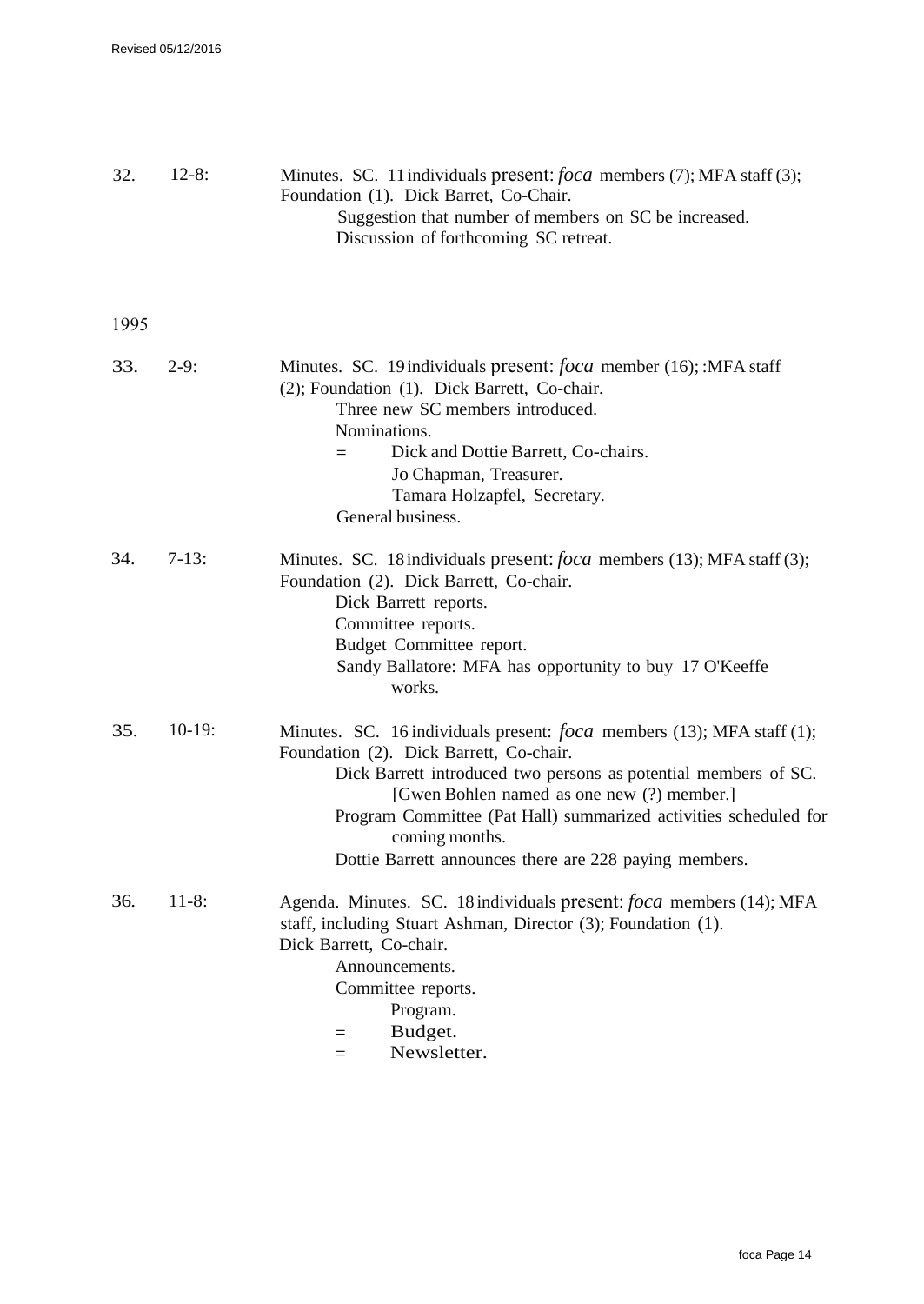### Other business [Financial Report missing.]

| 37. | $1 - 16$ : | Agenda. Minutes. SC. 17 individuals present : foca members (14);<br>MFA staff (2); Foundation (1). Dick Barrett, Co-chair.<br>Nominations:<br>Dick Barrett<br>$=$<br>Dottie Barrett, Co-chairs.<br>Willie Skigen, Treasurer.<br>Committee reports.<br>Other business.                                                                                                                                                                                   |
|-----|------------|---------------------------------------------------------------------------------------------------------------------------------------------------------------------------------------------------------------------------------------------------------------------------------------------------------------------------------------------------------------------------------------------------------------------------------------------------------|
| 38. | $2-13:$    | Agenda. Minutes. SC. 15 individuals present. foca members (11). MFA<br>members (3); Foundation (1). Dick Barrett, Co-chair.<br>Announcements.<br>Committee reports.<br>Stuart Ashman reported Joseph Traugott selected at MFA as<br>curator, modern art.                                                                                                                                                                                                |
| 39. | $3-13$ :   | Agenda. Minutes. SC. 12 individuals present, all <i>foca</i> members.<br>Dick Barrett, Co-chair.<br>Joseph Traugott explained his duties as newly selected curator, 20th<br>century art.<br>Dottie Barrett presented 1996 foca brochure.<br>New Treasurer Willy Skigen presented financial report.<br>Dottie Barrett announced foca has 250+ members.<br>Dick reported that Stuart Ashman had requested financial aid for<br>the Dillingham collection. |
| 40. | $4-11:$    | Agenda. Minutes. SC. 13 individuals present : foca members (9);<br>MFA staff $(2)$ ; Foundation $(2)$ .<br>Dick Barrett, Co-chair.<br>Joseph Traugott (MFA) discussed coming events and suggested<br>others.<br>Committee reports.<br>Budget Committee passed out copies of financial report [4/8-96].<br>[Attached.]                                                                                                                                   |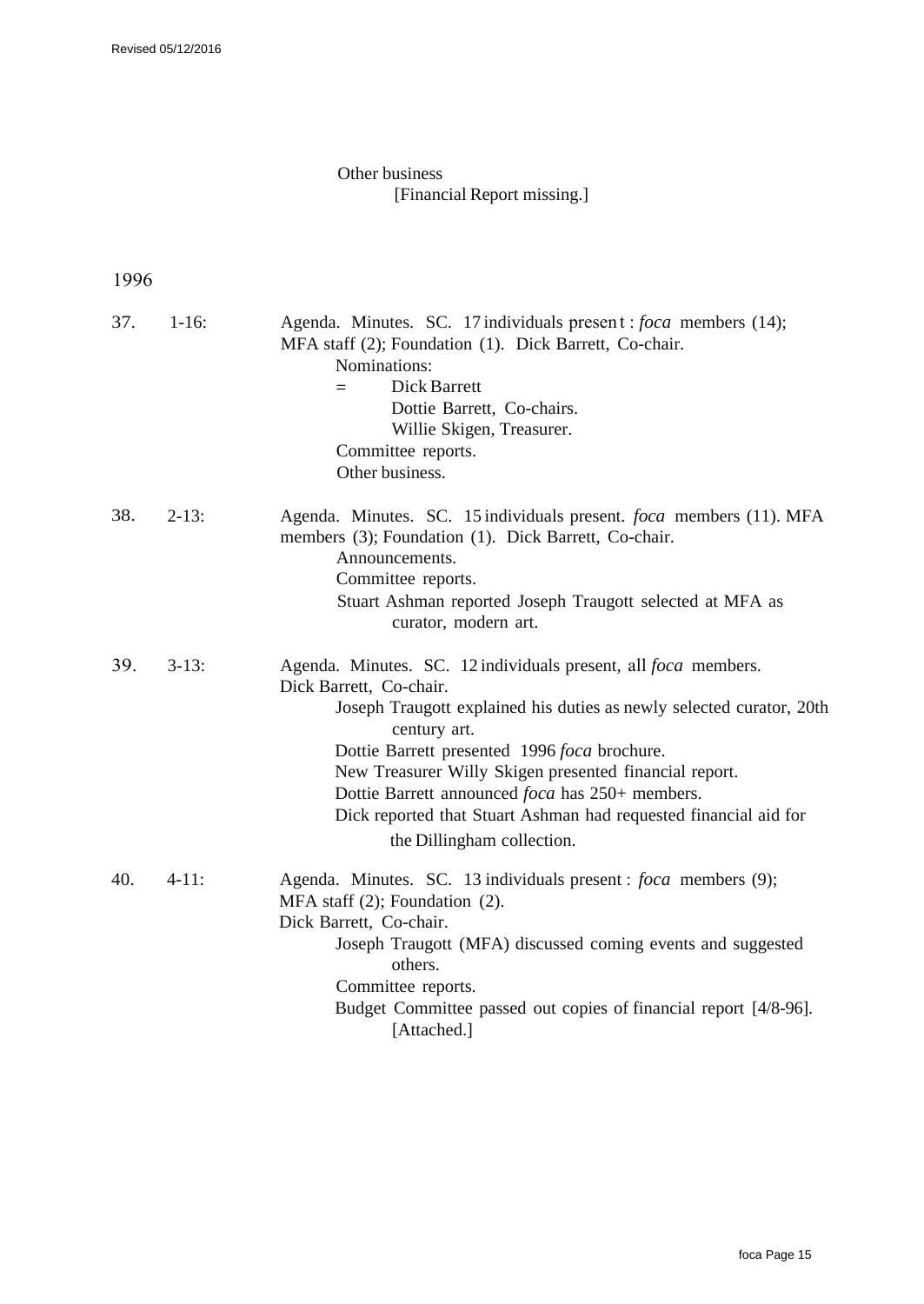| 41.  | $5-9:$      | Agenda. Minutes. SC. 14 individuals present: <i>foca</i> members (10); MFA<br>staff (3); Foundation (1). Dick Barrett, Co-chair.<br>Committee reports.<br>Budget Committee issued : financial report as of 5-16 (sic) showing<br><i>foca</i> had $$25,300 + in$ its budget.<br>Stuart Ashman disclosed MFA looking for contemporary art<br>curator.<br>Joseph Traugott announced Rick Dillingham exhibition to open<br>May 24. |
|------|-------------|--------------------------------------------------------------------------------------------------------------------------------------------------------------------------------------------------------------------------------------------------------------------------------------------------------------------------------------------------------------------------------------------------------------------------------|
| 42.  | $7-11:$     | Agenda. Minutes. SC. 17 individuals present: <i>foca</i> members (12);<br>MFA staff (4); Foundation (1). Dick Barrett, Co-chair.<br>Committee reports.<br>Stuart Ashman spoke about Free Fridays<br>programs. Other activities of <i>foca</i> described.                                                                                                                                                                       |
| 43.  | $9-12:$     | Agenda. Minutes. SC. 18 individuals present: <i>foca</i> members (15);<br>MFA staff (2); Foundation (1). Dick Barrett, Co-chair.<br>Discussion of possible art purchases.<br>Committee reports, including financial balance sheet.                                                                                                                                                                                             |
| 44.  | $10-10$ :   | Agenda. Minutes. SC. 19 individuals present: <i>foca</i> members (14);<br>MFA staff (4); Foundation (1). Dick Barrett, Co-chair.<br>Reports, announcements.<br>New business.<br>Joseph Traugott spoke about plans to create new<br>$=$<br>support group. Friends of the Art Museum<br>(FOAM) to work on contemporary collections.                                                                                              |
| 45.  | $11 - 14$ : | Agenda. Minutes. SC. 16 individuals present <i>foca</i> members (13);<br>MFA staff (1); Foundation (2). Dick Barrett, Co-chair.<br>Reports, announcements.<br>Aline Brandauer requested funs for three named<br>projects. Lengthy discussion.<br>Committee reports.<br>New business.                                                                                                                                           |
| 1997 |             |                                                                                                                                                                                                                                                                                                                                                                                                                                |
| 46.  | $1-9:$      | Agenda. Minutes. SC. 14 individuals present: <i>foca</i> members (12);<br>MFA staff (1); Foundation (1). Dick Barrett, Co-chair.<br>Reports and announcements.<br>Budget Committee reported that 2/3 of foca yearly expenditures go<br>to "special projects"; $1/3$ to administrative costs.                                                                                                                                   |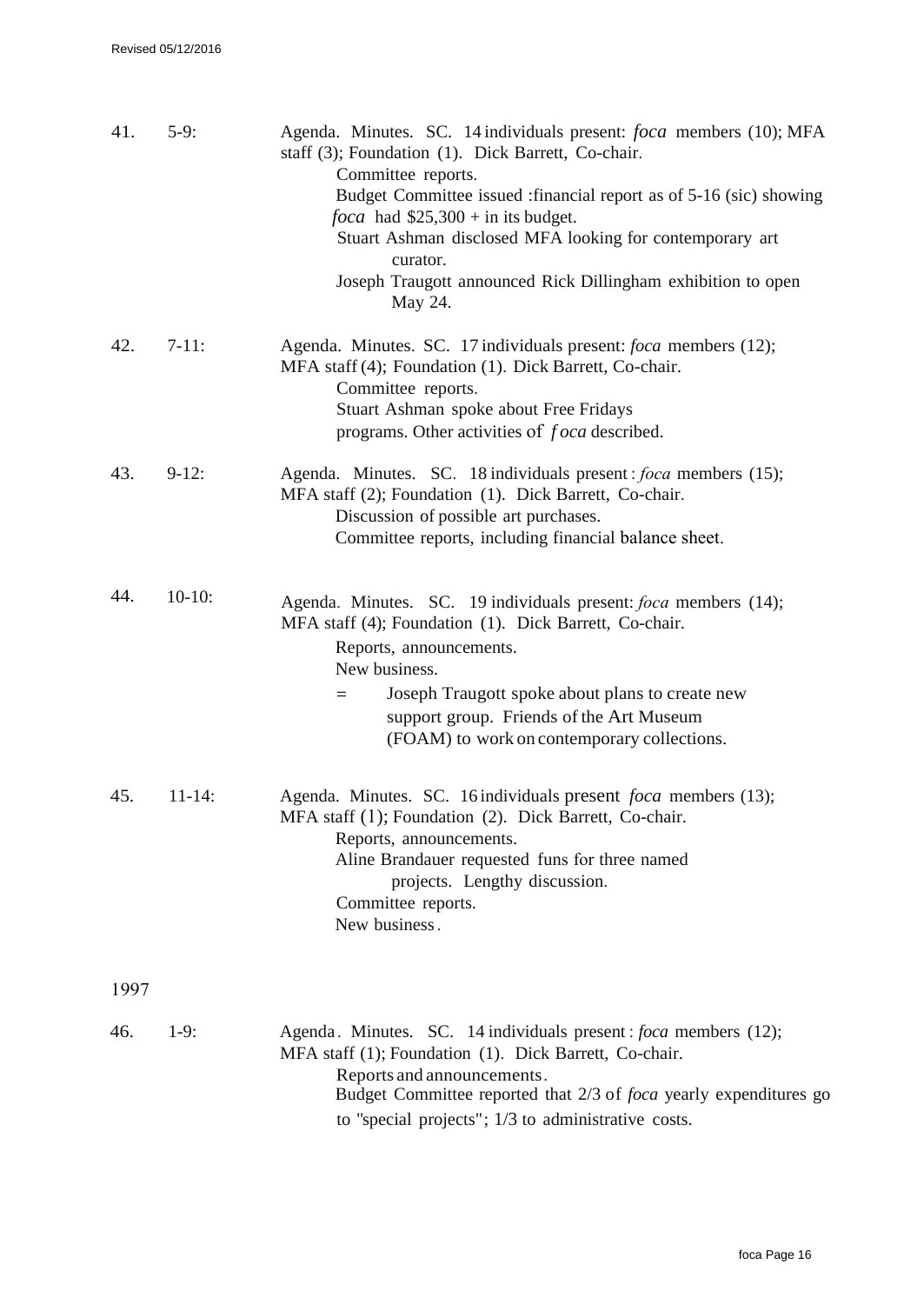|     |          | Guidelines to be set for requests for funds. Lengthy discussion.<br>Other committee reports.                                                                                                                                                                                                                                                                                                                                                                                                            |
|-----|----------|---------------------------------------------------------------------------------------------------------------------------------------------------------------------------------------------------------------------------------------------------------------------------------------------------------------------------------------------------------------------------------------------------------------------------------------------------------------------------------------------------------|
| 47. | $2-13:$  | Agenda. Minutes. SC. 18 individuals present: <i>foca</i> members (15);<br>MFA staff (2); Foundation (1). Dick Barrett, Co-chair.<br>Stuart Ashman askes for money for Florence Pierce exhibition<br>brochures.<br>Eleanor Rapp joining the SC.<br>Dick Barrett calls for vote on slate of officers nominated at January<br>meeting (sic). Slate unanimously approved.<br>Treasurer reports present balance at \$23,720.<br>Pat Hall and Lisa Kirk to prepare budget report.<br>Other Committee reports. |
| 48. | $3-20$ : | Agenda. Minutes. SC. 17 individuals present: foca members (14); MFA<br>staff (2); Foundation (1). Dick Barrett, Co-chair.<br>Much ado about Brandauer request for funds.<br>Dottie Barrett asks about setting up an endowment fund for foca<br>Colleen Kelly suggested that restricted fund seemed feasible<br>Committee reports.                                                                                                                                                                       |
| 49. | $4-10:$  | Agenda. Minutes. SC. 20 individuals present: <i>foca</i> members (17); MFA<br>staff (2); Foundation (1). Dick Barrett, Co-chair.<br>Committee reports.<br>Discussion of privatizing MFA and setting up Fine Arts Trust.<br>Willy Skigen budget report                                                                                                                                                                                                                                                   |
| 50. | $5-8:$   | Agenda. Minutes. SC. 15 individuals present: foca members (13); MFA<br>staff (1); Foundation (1). Dick Barrett, Co-chair.<br>Committee reports.                                                                                                                                                                                                                                                                                                                                                         |
| 51. | $9-11:$  | Agenda. Minutes. SC. 19 individuals present: foca members (16);<br>MFA staff (3). Dick Barrett, Co-chair.<br>Committee reports.<br>Dottie Barrett reports foca has 60 artists members.<br>Pat Hall and Karen Garland presents list of programs for 1998.                                                                                                                                                                                                                                                |
| 52. | $10-9:$  | Agenda. Minutes. SC. 15 individuals present: foca members<br>(12); MFA staff (3). Dick Barrett Co-chair.<br>Committee reports.<br>Willie Skigen balance report                                                                                                                                                                                                                                                                                                                                          |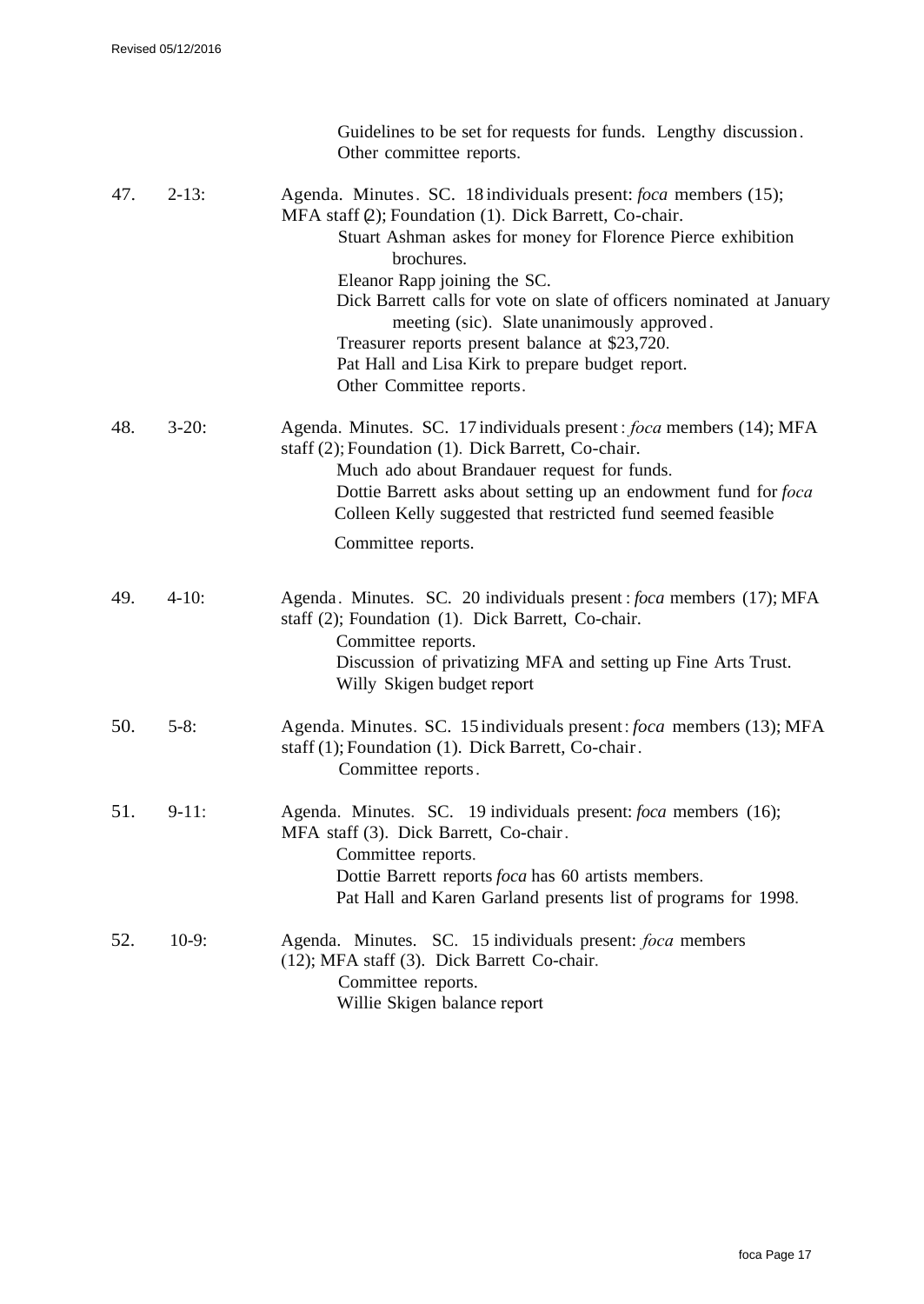| 53.  | $11-13:$   | Agenda. Minutes. SC. 19 individuals present: foca members (16);<br>MFA staff (3). Dick Barrett, Co-chair.<br>Miscellaneous new business.<br>Aline Brandauer: working on Agnes Martin show [for MFA].<br>Lengthy discussion of budgetary needs.<br>Dottie Barrett: membership at 310+.                                                                                                                |
|------|------------|------------------------------------------------------------------------------------------------------------------------------------------------------------------------------------------------------------------------------------------------------------------------------------------------------------------------------------------------------------------------------------------------------|
| 1998 |            |                                                                                                                                                                                                                                                                                                                                                                                                      |
| 54.  | $1-8:$     | Agenda. Minutes. SC. 18 individuals present: <i>foca</i> members (16);<br>MFA staff (2). Dick Barrett, Co-chair.<br>Lisa Kirk explained the purpose of the Collectors Club: to aid<br>MFA in purchases for its permanent collection.<br>Docent training at MFA is three hours weekly for six months.<br>Dottie Barrett: <i>foca</i> now has over 330 members.<br>Dick Barrett: foca account balance. |
| 55.  | $2 - 12$ : | Agenda. Minutes. SC. 17 individuals present: foca members (14);<br>MFA staff (3). Dick Barrett, Co-chair.<br>Dottie Barrett: submits revised foca Mission Statement dated<br>$2/12/98$ . Approved. [Not attached, but see Folder 6,<br>Section I.]<br>- Committee reports.                                                                                                                           |
| 56.  | $3-12:$    | Agenda. Minutes. SC. 18 individuals present: foca members (15); MFA<br>staff (3). Dick Barrett, Co-chair.<br>Committee reports. Extensive plans explained by Pat Hall.<br>Willy Skigen: heavy discussion over unauthorized expenditures,                                                                                                                                                             |
| 57.  | $4-9:$     | etc.<br>Agenda. Minutes. SC. 17 individuals present: foca members<br>(13); MFA staff (4). Dick Barrett, Co-chair.<br>An evening of classic films critiqued.<br>Committee reports.                                                                                                                                                                                                                    |
| 58.  | $5-14:$    | Agenda. Minutes. SC. 15 individuals present: <i>foca</i> members (11); MFA<br>staff (4). Barbara Elterman and Nick Livaich, Temporary co-chairs.<br>Plans discussed in depth for "The Beast" fundraiser.                                                                                                                                                                                             |
| 59.  | $7-9:$     | Minutes. SC. 15 individuals present: <i>foca</i> members (11); MFA staff<br>(4). Dick Barrett, Co-chair.<br>Discussion of plans.<br>Committee reports.<br>Heavy discussion of budget problems.                                                                                                                                                                                                       |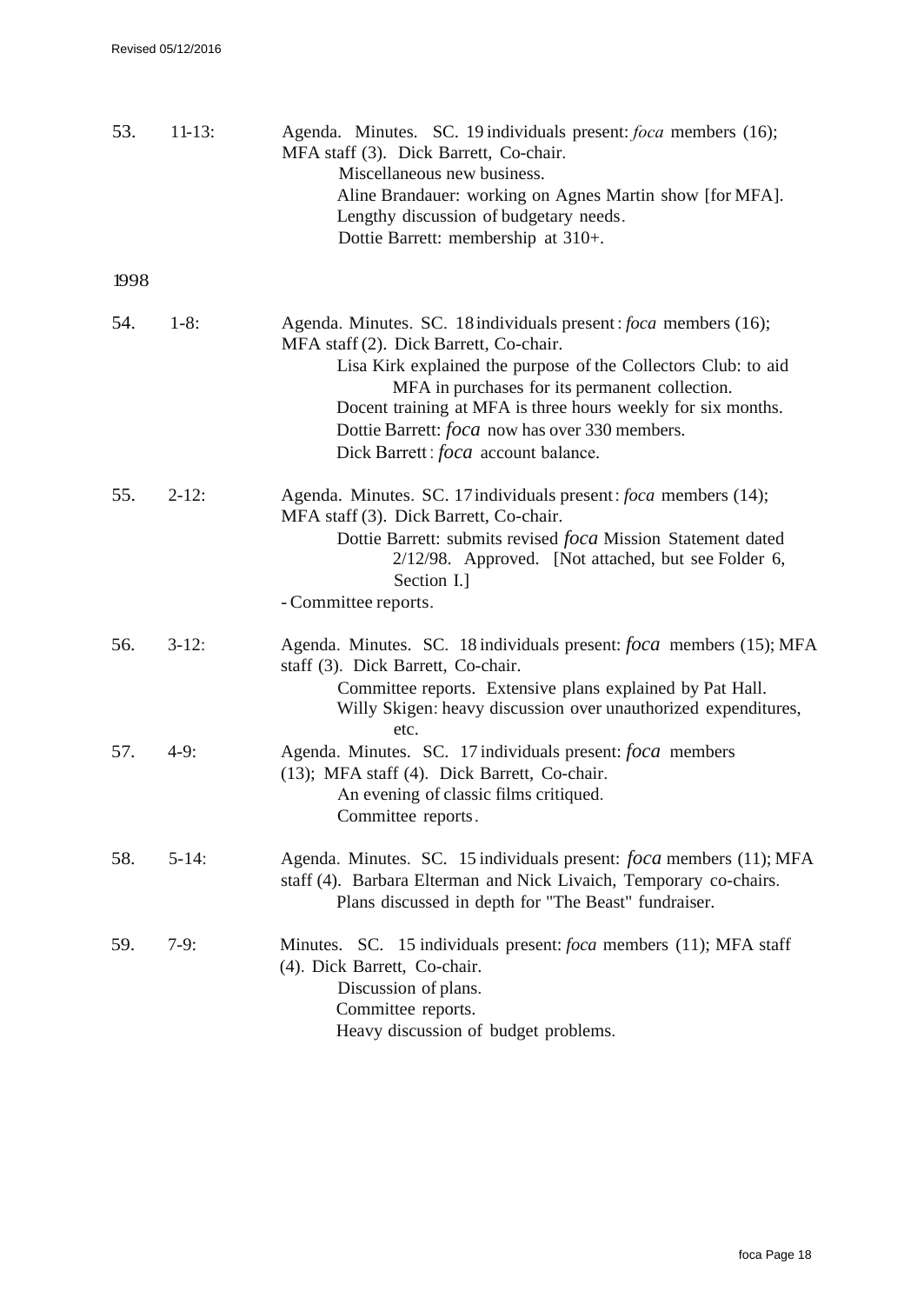| 60.  | $9-10:$     | Minutes. SC. 17 individuals present: <i>foca</i> members (13); MFA staff (4).<br>Dick Barrett, Co-chair.<br>Director's [MFA] and Curators [MFA] reports. Disclose plans to<br>add 9,000 sq. ft. at MFA with funds from various sources.<br>Committee reports.<br>Budget for the fiscal year [?] presented by Willy Skigen.<br>[Missing.]<br>Requests for funds tabled. |
|------|-------------|------------------------------------------------------------------------------------------------------------------------------------------------------------------------------------------------------------------------------------------------------------------------------------------------------------------------------------------------------------------------|
| 61.  | $10-15$ :   | Minutes. SC. 13 individuals present: <i>foca</i> members (11); MFA staff<br>(2). Dick Barrett, Co-chair.<br>Committee reports.<br>Budget presented at last meeting was approved.                                                                                                                                                                                       |
| 62.  | $11 - 12$ : | Minutes SC. 16 individuals present: <i>foca</i> members (14); MFA staff<br>(2). Dick Barrett, Co-chair.<br>Committee reports.<br>Dick Barrett presented Budget Report at October 31, 1998.<br>[Missing.]                                                                                                                                                               |
| 1999 |             |                                                                                                                                                                                                                                                                                                                                                                        |
| 63.  | $1 - 14$ :  | Agenda. Minutes. SC. 20 individuals present: foca members (16);<br>MFA staff (2); visitors (2). Dick Barrett, Co-chair.<br>Committee reports.<br>Other business.                                                                                                                                                                                                       |
| 64.  | $2-11:$     | Agenda: Minutes. SC. 17 individuals present: <i>foca</i> members 15;<br>MFA staff (1); Foundation (1). Dick Barrett, Co-chair.<br>Elected for 1999: Dick and Dottie Barrett, Co-chairs; Willy<br>Skigen, Budget Chair; Tamara Holzapfel,<br>Secretary. Dottie Barrett: foca membership at 384.<br>Bob Hurok elected Co-chair of Budget Committee.                      |
| 65.  | $3-10$ :    | Agenda. Minutes. SC. 15 individuals present: <i>foca</i> members (13);<br>MFA staff (1); Foundation (1). Dick Barrett, Co-chair.<br>Committee reports.<br>Lisa Kirk becomes Co-chair of Finance Committee of MFA.<br>New business.                                                                                                                                     |
| 66.  | $4-8:$      | Minutes. SC. 16 individuals present: foca members (13); MFA staff<br>(2); Foundation (1). Dick Barrett, Co-chair.<br>Committee reports.<br>New business.                                                                                                                                                                                                               |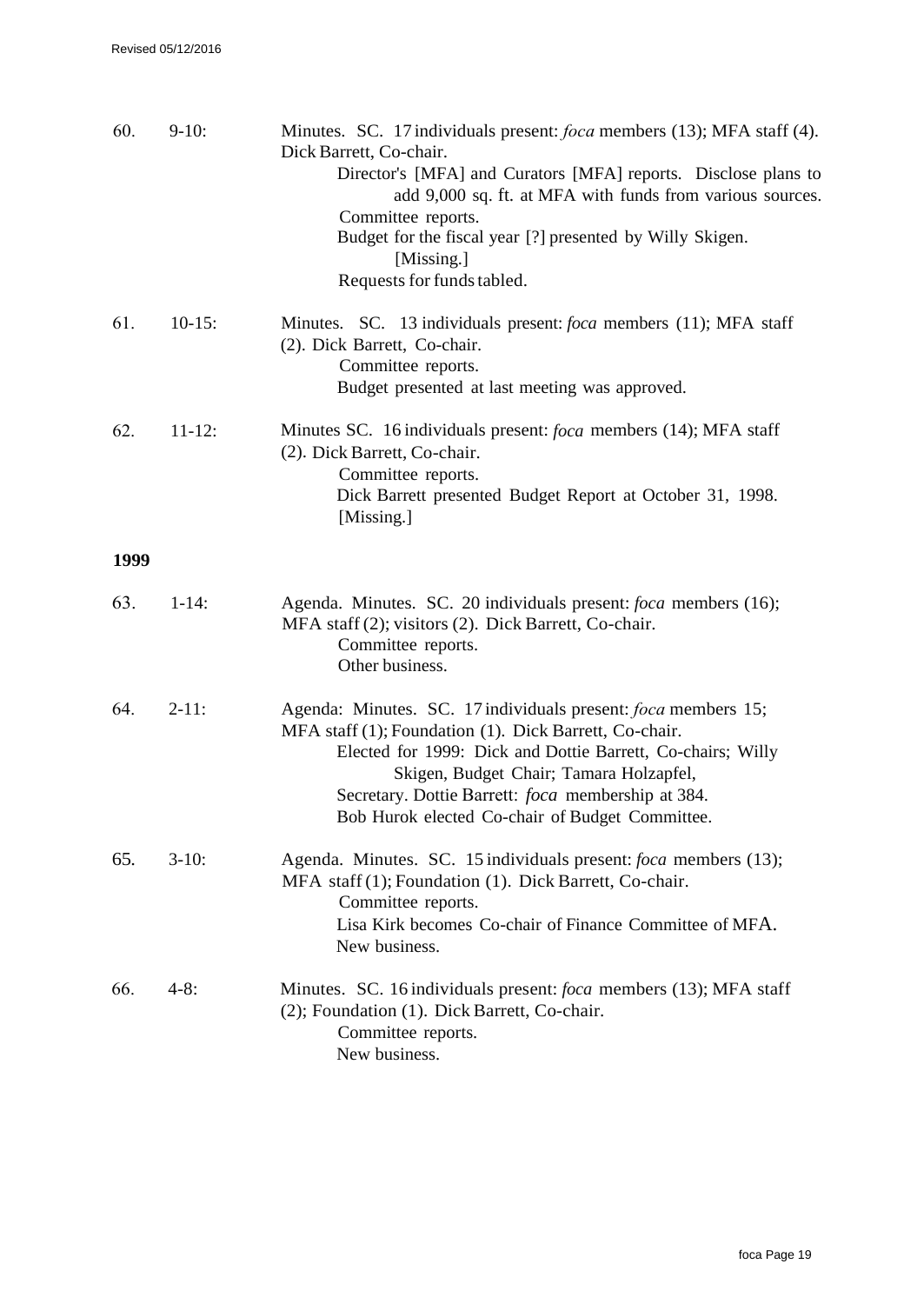| 67.  | $5-13:$     | Agenda. Minutes. SC. 15 individuals present: foca members (11);<br>MFA staff (3); Foundation (1). Dick Barrett, Co-chair.<br>Committee reports.<br>New business.                                                                                                                        |
|------|-------------|-----------------------------------------------------------------------------------------------------------------------------------------------------------------------------------------------------------------------------------------------------------------------------------------|
| 68.  | $6-10$ :    | Agenda. Minutes. SC. 18 individuals present: foca members<br>(16); MFA staff (2). Dick Barrett, Co-chair.<br>Discussion of proposed art auction.<br>Joan Cramer gave presentation on ART Santa Fe.<br>Committee reports.<br>Other business.                                             |
| 69.  | $7-8:$      | Agenda. Minutes. SC. 13 individuals present: foca members (11);<br>MFA staff (2). Dick Barrett, Co-chair.<br>Old business.<br>New business.                                                                                                                                             |
| 70.  | $9-2:$      | Agenda. Minutes. SC. 19 individuals present: foca members (17);<br>MFA staff (2). Dick Barrett, Co-chair.<br>Committee reports:<br>Pat Hall (Program Committee) reported on plans for 2000.<br>$=$<br>Willy Skigen gave budget report for fiscal year ended<br>$=$<br>7-1-9: a deficit. |
|      |             | Other reports.<br>$=$                                                                                                                                                                                                                                                                   |
| 71.  | $10-14$ :   | Agenda. Minutes. SC. 15 individuals present: foca members (13);<br>MFA staff (2). Dick Barrett, Co-chair.<br>Curator's report<br>Committee reports.                                                                                                                                     |
| 72.  | $11 - 11$ : | Agenda. Minutes. SC. 15 individuals present: foca members (14);<br>MFA staff (1). Dick Barrett, Co-chair.<br>Committee reports.<br>Lengthy discussion of budgets.<br>Dottie Barrett reports 450 members.                                                                                |
| 2000 |             |                                                                                                                                                                                                                                                                                         |
| 73.  | $2-10:$     | Agenda. Minutes. SC. 16 individuals present: <i>foca</i> members (13); MFA<br>staff (3). Dick Barrett Co-chair.<br>Nominations of officers for the year 2000:<br>Co-chairs, Dick and Dottie Barrett.<br>Treasurer, Bob Nurock.<br>Secretary, Tamara Holzapfel.                          |
|      |             | Voting in March                                                                                                                                                                                                                                                                         |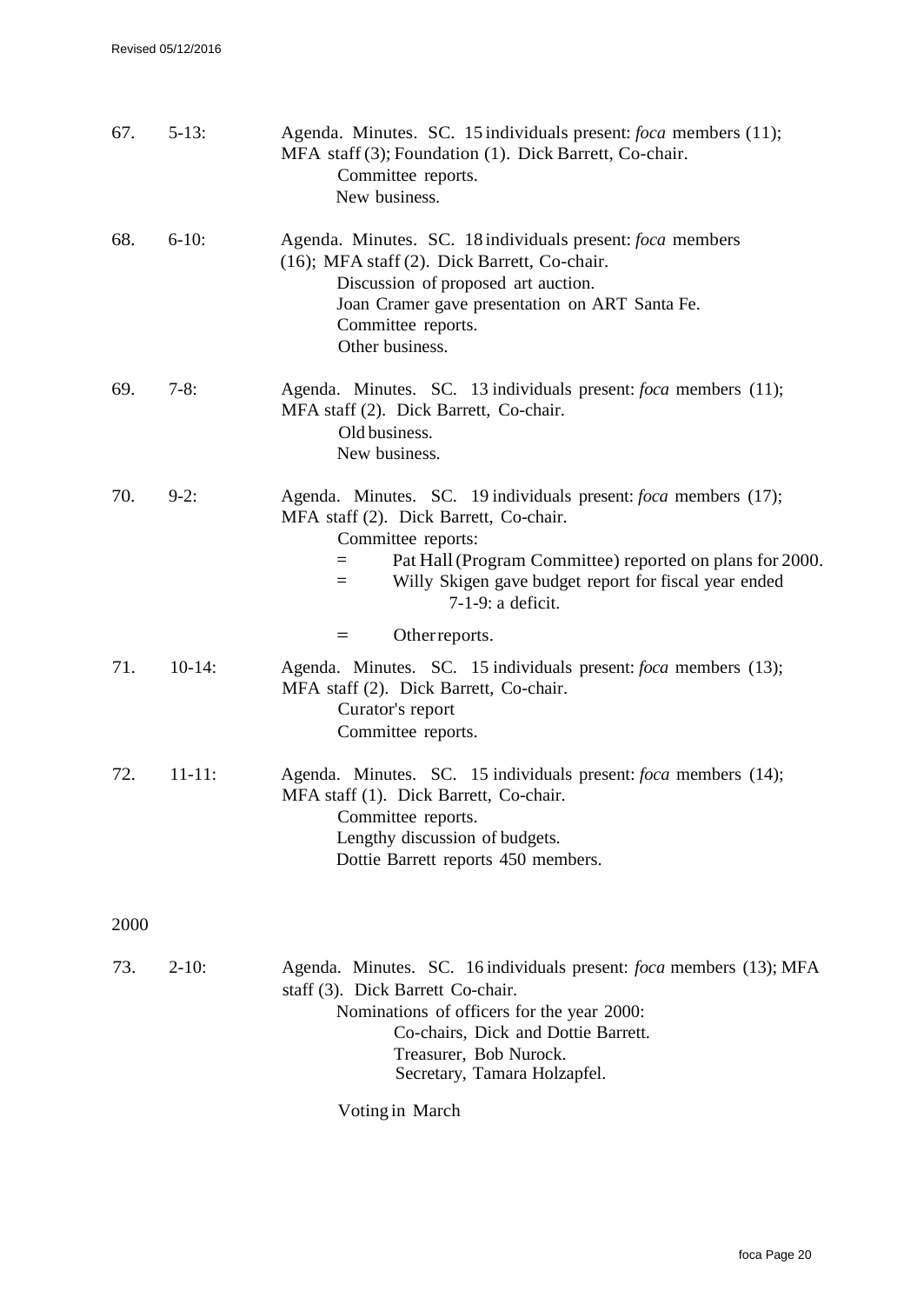|     |           | Stuart Ashman [Director, MFA] reported on dealings in Cuba.<br>$*$<br>Colleen Kelly from the Foundation [not shown as present]<br>disclosed "decision" to give $$250,000$ to each (4) museums<br>for the creation of endowments, etc.<br>Committee reports.<br>Old/New business. |
|-----|-----------|----------------------------------------------------------------------------------------------------------------------------------------------------------------------------------------------------------------------------------------------------------------------------------|
| 74. | $3-9:$    | Agenda. Minutes. SC. 18 individuals present: <i>foca</i> members (15); MFA<br>staff (2); Foundation (1). Dick Barrett, Co-chair.<br>Election of officers nominated at February meeting.<br>Committee reports.                                                                    |
| 75. | $4-13:$   | Agenda. Minutes. SC. 18 individuals present. <i>foca</i> members (15); MFA<br>staff (2); Foundation (1). Dick Barrett, Co-chair.<br>Budget committee (Willy Skigen) reported budget<br>Other committee reports.                                                                  |
| 76. | $5-11:$   | Agenda. Minutes. SC. 16 individuals present. foca members (14); MFA<br>staff (2). Dick Barrett, Co-chair.<br>SC to vote on 2001 budget at next meeting.<br>New and old business.                                                                                                 |
| 77. | $6 - 8:$  | Minutes. SC. 13 individuals present: <i>foca</i> members (11); MFA staff<br>(2). Nick Livaich, acting chair.<br>Committee reports.<br>Old and new business.                                                                                                                      |
| 78. | $7-13:$   | Agenda. Minutes. SC. 19 individuals present: <i>foca</i> members (16); MFA<br>staff (3). Dick Barrett, Co-chair.<br>Dick Barrett announced that Mary Jebsen will be Acting Director<br>because of Stuart Ashman's resignation.<br>Committee reports.                             |
| 79. | $9-14:$   | Minutes. SC. 13 individuals present: foca member (12); MFA member<br>(1). Dick Barrett, Co-chair.<br>Committee reports.<br>Pat Hall announces proposed programs for 2001.                                                                                                        |
| 80. | $10-12$ : | Agenda. Minutes. SC. 16 individuals present: <i>foca</i> members (15);<br>Foundation (1). Dick Barrett, Co-chair.<br>Program Committee. Pat Hall presents final calendar for 2001 [9]<br>events listed].<br>Bob Nurock (Budget Committee report)<br>Other committee reports.     |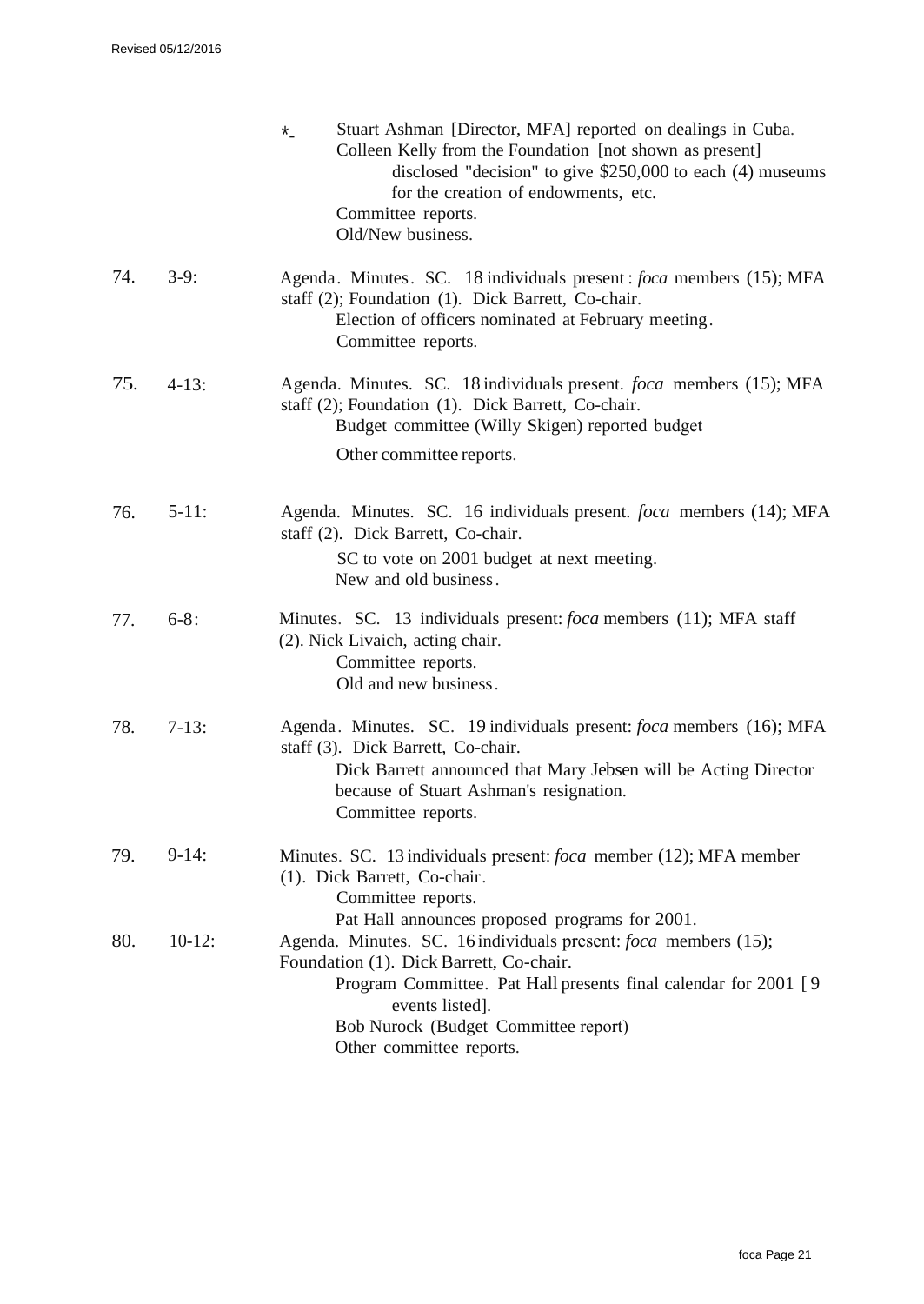81. 11-9: Minutes. SC. 13 individuals (*foca* members) present. [Dick Barrett] Cochair. Committee reports.

| 82. | $2-8:$       | Minutes. SC. 17 individuals present: <i>foca</i> members (14); MFA staff (3).<br>Dick Barrett, Co-chair.<br>Nomination of <i>foca</i> officers for 2001:<br>Present officers nominated. Voting in March.<br>Committee reports.<br>Dottie Barrett announces that membership is over 500 members. |
|-----|--------------|-------------------------------------------------------------------------------------------------------------------------------------------------------------------------------------------------------------------------------------------------------------------------------------------------|
| 83. | $4 - 12$ :   | Minutes. SC. 9 individuals present: <i>foca</i> members (6); MFA staff<br>(1); Foundation (2). Dick Barrett, Co-chair.<br>Reports.<br>Nicolasa Chavez reports that membership is at 549.                                                                                                        |
| 84. | $5 - 10$ :   | Minutes. SC. 19 individuals present: <i>foca</i> members (15); MFA staff (2);<br>Foundation (2). Dick Barrett, Co-chair.<br>Discussion of attrition of artists in <i>foca</i> membership.<br>Committee reports.<br>First mention of a Carr, O'Keeffe, Kahlo exhibition.                         |
| 85. | $7-12:$      | Agenda. Minutes. SC. 19 individuals present: <i>foca</i> members (16); MFA<br>staff (2); Foundation (1). Dick Barrett, Co-chair.<br>Announcement: Marsha Bol selected as Director of MFA, effective<br>September 1.<br>Committee reports.                                                       |
|     | 85-A. 10-11: | Minutes. SC. 17 individuals present: <i>foca</i> members (14); MFA staff (2);<br>Foundation (1). Dick Barrett, Co-chair.<br>Various reports.<br>Program Committee offered plans for programs during 2002.                                                                                       |
| 86. |              | foca Steering Committee members.<br>List. November 1993. 4 pgs.<br>List. May 1994. 4 pgs.<br>List. August 1997. 1 pg.<br>List. March 2000. 1 pg.                                                                                                                                                |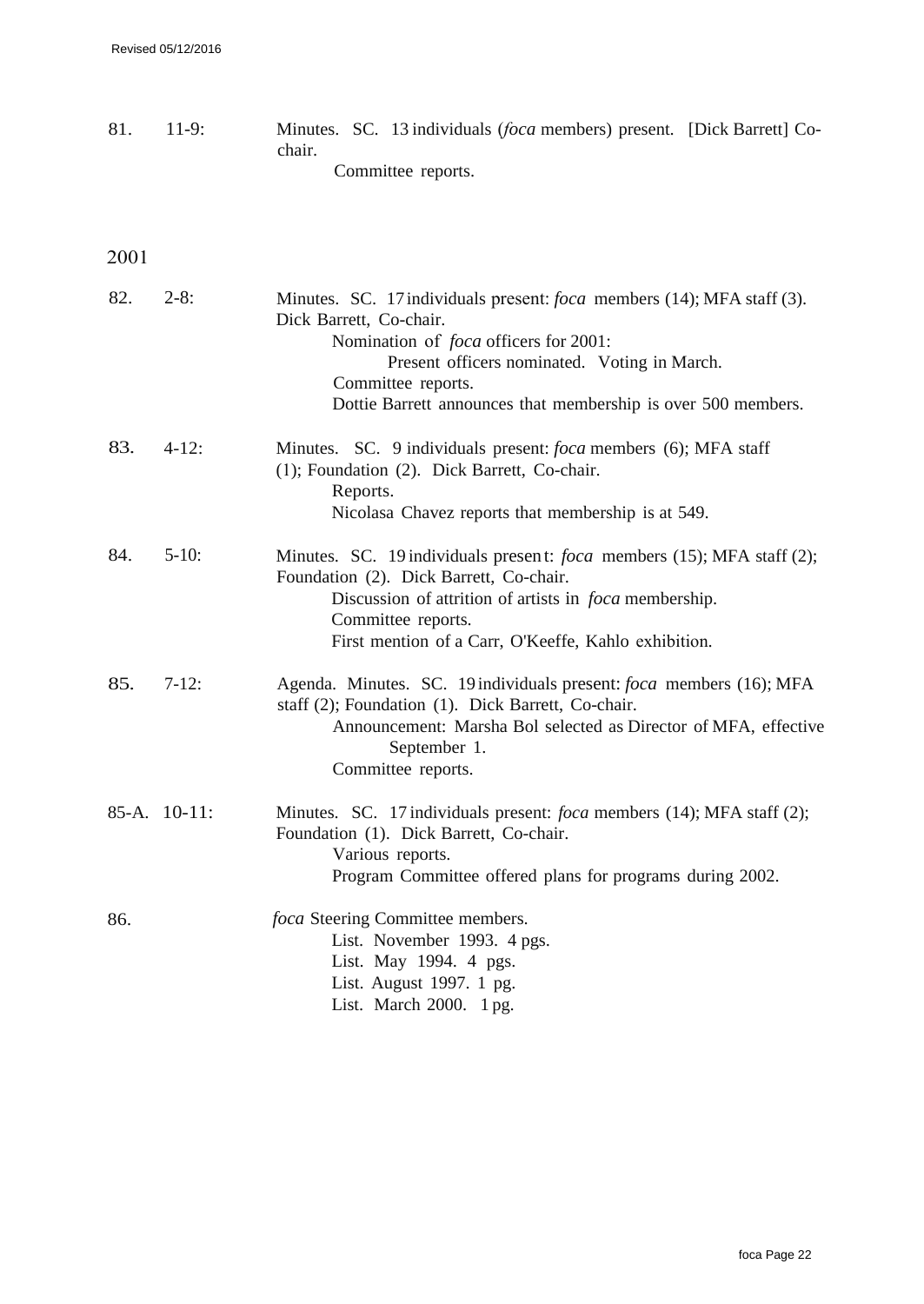| Section III : Tracing foca History                                                                                                                                                                                                                                                                                                                        |
|-----------------------------------------------------------------------------------------------------------------------------------------------------------------------------------------------------------------------------------------------------------------------------------------------------------------------------------------------------------|
| $\mathsf{A}$ .<br>1992                                                                                                                                                                                                                                                                                                                                    |
| Memorandum. Sandy Ballatore [Curator, Contemporary Art, MFA] to foca<br>members. Subject: Robert Hughes lecture, October 1. Lensic. Call for support.<br>Urging purchase of tickets. Announces that it is <i>foca's</i> only fund-raiser<br>event for 1992.<br>Attached:<br>biographic sketch of Hughes on the letterhead of The Nelson<br>Agency, N.Y.C. |
| Newsletter. foca. Fall Quarter, 1992. 4 pp., fold-over. Advertising Robert<br>Hughes lecture, October 1.<br>Announces resignation of Sam Larcombe as Chairman of<br><i>foca</i> . Summarizes activities of <i>foca</i> during 1992.<br>Schedule of events, October-December.                                                                              |
| Mailing. Advertising Hughes lecture.                                                                                                                                                                                                                                                                                                                      |
| Announcement. Video Sunday. foca.<br>October 25. 20th Century art at the Metropolitan Museum<br>Inaugural Installation.<br>December 6. The Phillip Collection. Washington, D.C.<br>$=$<br>American Art Today. Whitney Museum.<br>$=$<br>Invitation. foca. At Riva Yares home to meet prospective members of SC.                                           |
|                                                                                                                                                                                                                                                                                                                                                           |

### B. 1993

| 5. | News Letter(s). <i>foca</i> . Spring; Fall; Winter.<br>Reviews of quarterly activities.    |
|----|--------------------------------------------------------------------------------------------|
| 6. | Announcements, Reports.<br>News releases and reports on events during 1993.                |
| 7. | Biographic sketches by and of artists:<br>John Bingham<br>J.P. Rico Eastman<br>Hoss Haley. |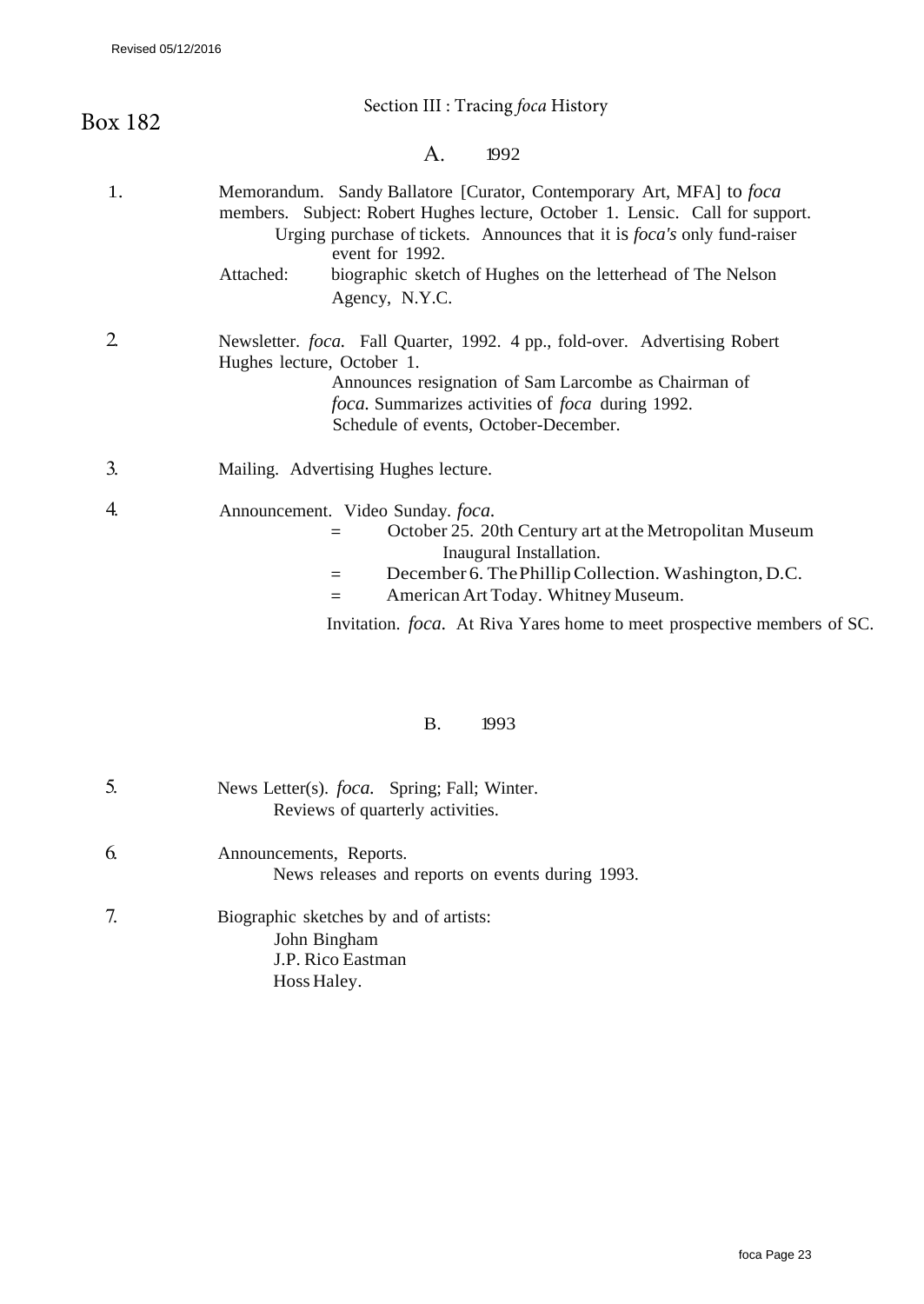# C. 1994

| 8.  | News Letter(s) and Schedule of Events. 1994.<br>News Letters, <i>foca(s)</i> . Spring, Summer, Fall, Winter,<br>Winter/Spring.<br>1994 foca programs (2). Dates and events. |
|-----|-----------------------------------------------------------------------------------------------------------------------------------------------------------------------------|
| 9.  | Announcements. Reports.<br>News releases and reports on events during 1994.                                                                                                 |
| 10. | Biographic sketches by and of artists:<br>Dave Hickey<br>Rafael Ferrer.<br>Summaries of 1994 events sponsored by foca.<br>1995.<br>D.                                       |
| 11. | News Letters (4). <i>foca</i> . Spring, Summer, Fall, Winter.<br>Reviews of quarterly activities.                                                                           |
| 12  | Announcements, Reports.<br>News releases and reports on events during 1995.                                                                                                 |
| 13. | John McQueen and basketry. The Language of Containment.                                                                                                                     |

# E. 1996

| 14. | Schedule of Events. <i>foca</i> . 1996.                                                           |
|-----|---------------------------------------------------------------------------------------------------|
| 15. | News Letters (4). <i>foca</i> . Spring, Summer, Fall, Winter.<br>Reviews of quarterly activities. |
| 16  | Announcements, Reports.<br>News releases and reports on events during 1996.                       |

Description of the craft.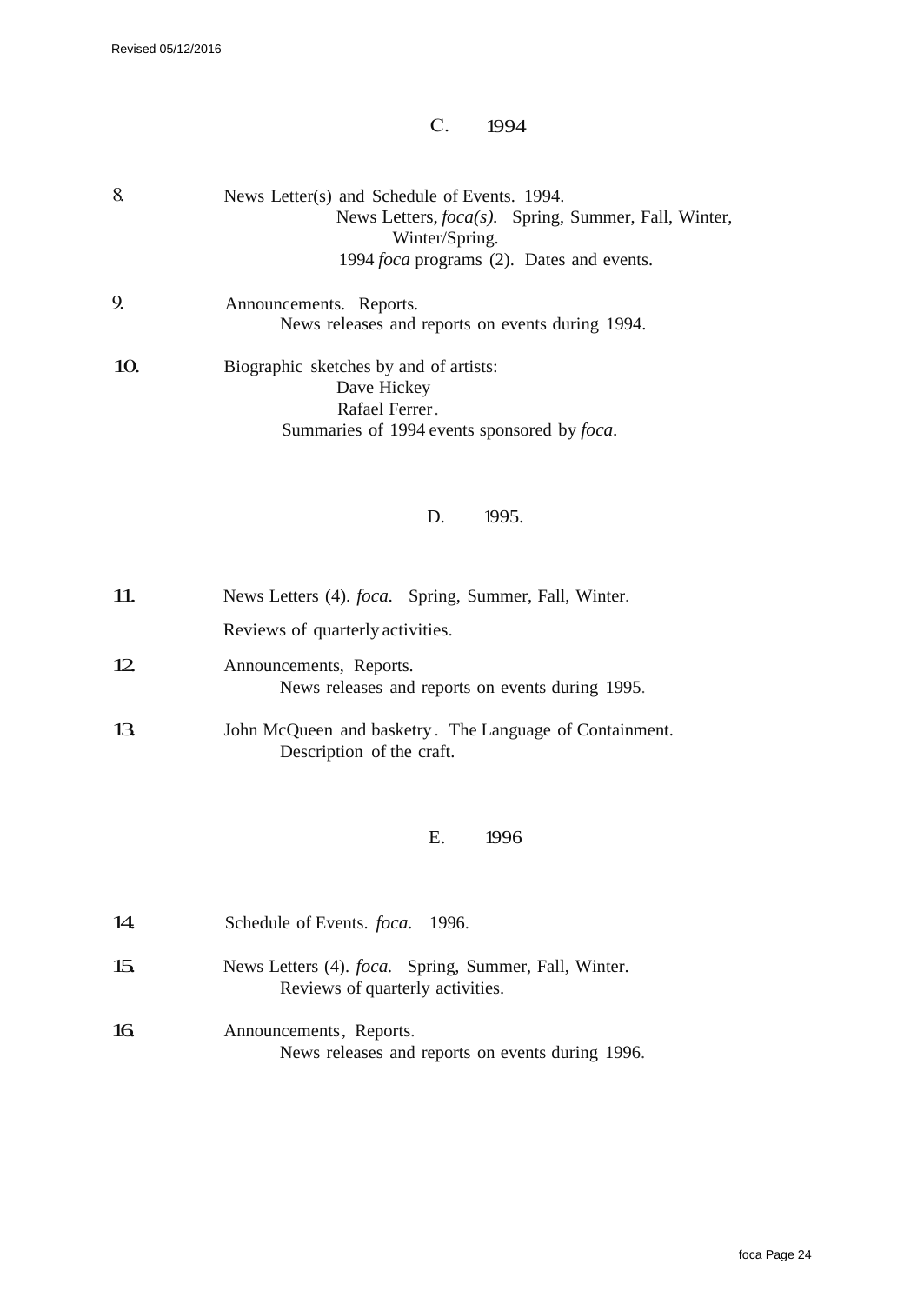### 17. June membership drive. Guests of *foca* at drives in June and December. Attendence forms by attendees. Each Attendee filled out a short form. Those who joined noted on forms.

### F. 1997

| 18      | Schedule of Events. <i>foca</i> . 1997.                                                           |
|---------|---------------------------------------------------------------------------------------------------|
| 19.     | News Letters (4). <i>foca</i> . Spring, Summer, Fall, Winter.<br>Reviews of quarterly activities. |
| $20 \,$ | Announcements, Reports.<br>News releases and reports on events during 1997.                       |
| 21.     | December membership drive. Attendance form of attendees.<br>Those who joined noted on forms.      |

#### G. 1998

| 22      | Schedule of Events. <i>foca</i> . 1998.                                                                         |
|---------|-----------------------------------------------------------------------------------------------------------------|
| 23.     | News Letters (5). <i>foca</i> . Spring, Summer, Fall, Winter (2).<br>Reviews of quarterly activities.           |
| 24.     | Announcements, Reports.<br>News releases and reports on events during 1998.                                     |
| $24-A.$ | Member Survey. <i>foca</i> . Cards sent to and returned by members with answers to<br>questionnaire. 1998-1999. |

### H. 1999.

25. Schedule of Events,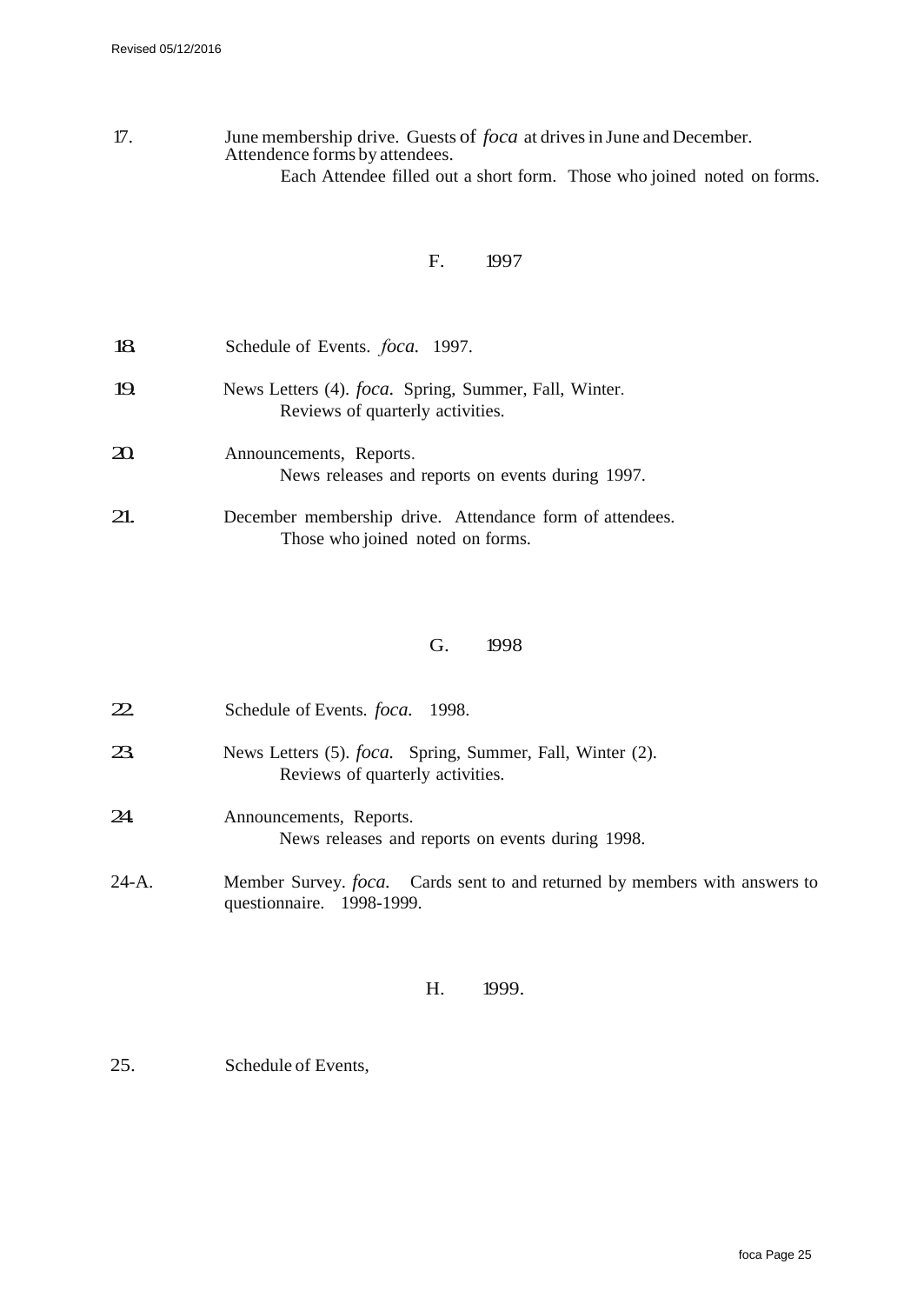- 26. News Letters (2) *foca.* Spring, Summer, Winter. [One missing.] Reviews of quarterly activities.
- 27. Announcements, Reports. News releases and reports on events during 1999.

### I. 2000.

| 28. | Schedule of Events. <i>foca</i> . 2000.<br>Also: List <i>foca</i> committee members.              |
|-----|---------------------------------------------------------------------------------------------------|
| 29. | News Letters (6). <i>foca</i> . Spring, Summer, Fall, Winter.<br>Reviews of quarterly activities. |
| 30. | Announcements, Reports.<br>News releases, reports on events during 2000.                          |

### J. 2001.

| 31. | Schedule of Events. <i>foca</i> . 2001.<br>Also: Programming, Fall-Winter 2001-2002.<br>Program Schedule, oca, April-December, 2001. |
|-----|--------------------------------------------------------------------------------------------------------------------------------------|
| 32. | News Letters (3). <i>foca</i> . Spring-Summer, Fall, Winter.<br>Reviews of period activities.                                        |
| 33. | Announcements, Reports.<br>News releases, reports, related material during 2001.                                                     |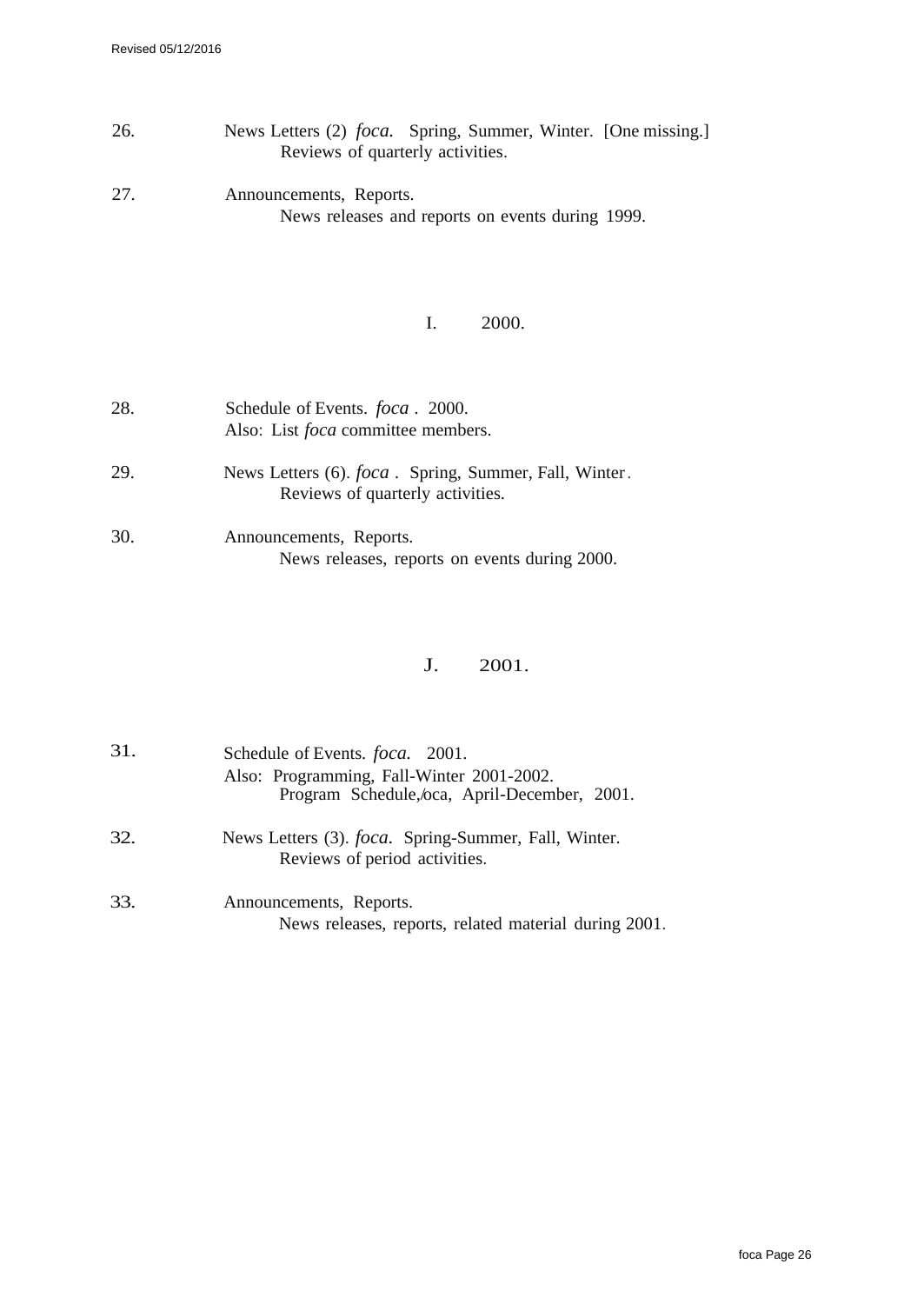# Section IV

# IV. (a). Membership Lists.

| Box<br>183 |                           | There are numerous duplicate lists. They have been retained since they contain notes<br>and name changes. The lists are filed in chronological order by year and month. |
|------------|---------------------------|-------------------------------------------------------------------------------------------------------------------------------------------------------------------------|
| 1.         | A.                        | 1993                                                                                                                                                                    |
| 2.         | <b>B.</b>                 | 1994                                                                                                                                                                    |
| 3.         | $\mathbf C$ .             | 1995                                                                                                                                                                    |
| 4.         | D.                        | 1996                                                                                                                                                                    |
| 5.         | E.                        | 1997                                                                                                                                                                    |
| 6.         | $F_{\cdot}$               | 1998                                                                                                                                                                    |
| 7.         | G.                        | 1999                                                                                                                                                                    |
| 8.         | ${\bf H}.$                | $2000\,$                                                                                                                                                                |
| 9.         | $\overline{\mathbf{l}}$ . | $2001\,$                                                                                                                                                                |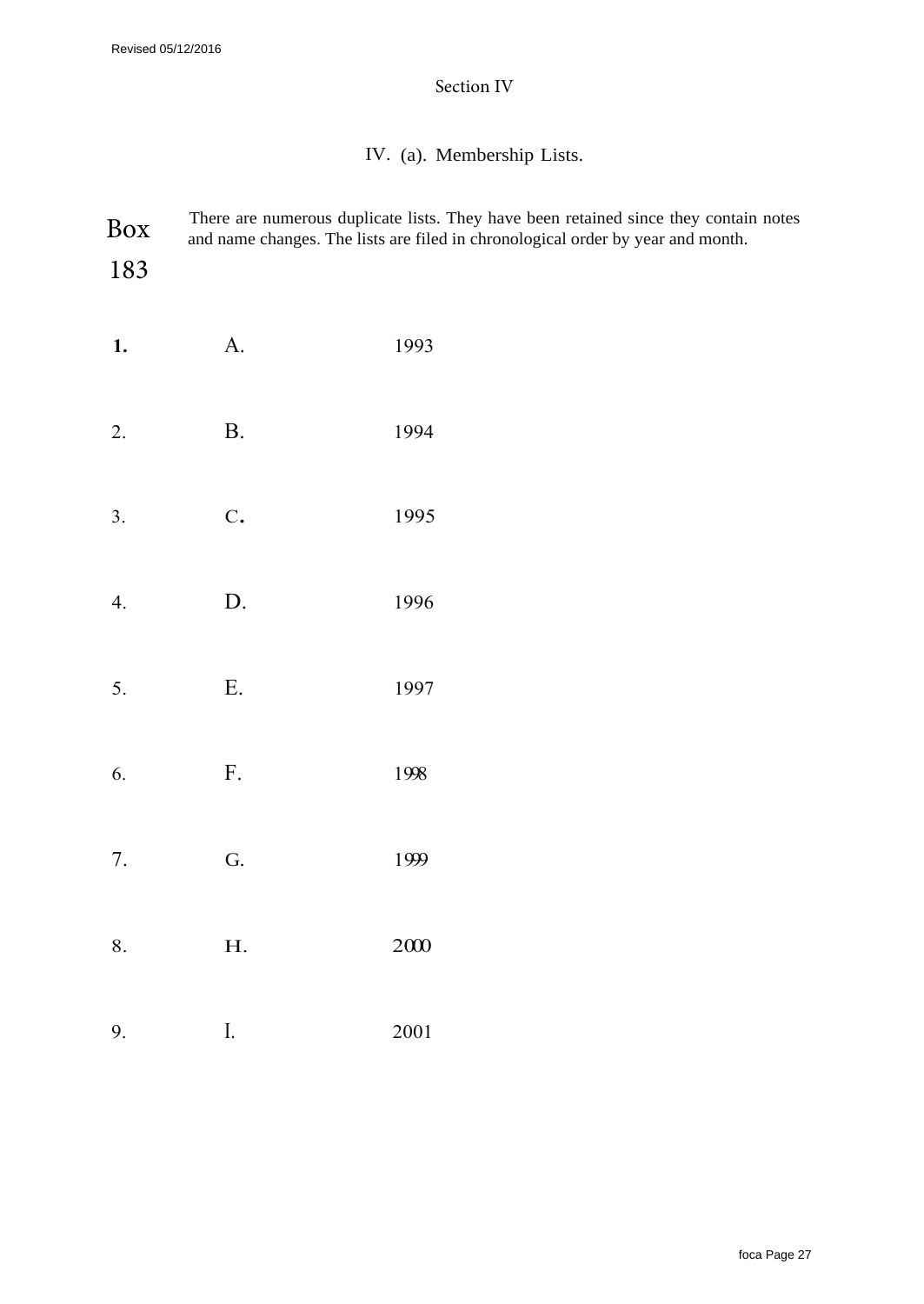# IV. (b). Renewals/Drop-Outs

- 10-11. Records pertaining to renewals.
- 12. Records pertaining to drop-outs.

# IV. (c). Related papers, memberships.

| 13               | Composite graph in colors. Showing memberships, April 1, 1997-June 1, 1999 of<br><i>foca</i> (yellow), Friends of Folk Art (red), Friends of Indian Art (green), Palace<br>Guard (blue). 2 cc. |
|------------------|------------------------------------------------------------------------------------------------------------------------------------------------------------------------------------------------|
| 14               | Table. 1 page. Showing activities of <i>foca</i> as presented at meetings, in<br>newsletters, at social events, and on web page.                                                               |
| 15 <sub>15</sub> | List. <i>foca</i> artist list. 5 pgs.                                                                                                                                                          |
| 16               | List. Contributions. November 1, 1990 to September 4, 1991. 5 pp.                                                                                                                              |
| 17.              | Tabulation. <i>foca.</i> Gift Detail Report. May 1, 1996 to July 1, 1997. 4 pp.<br>Names; date; amount; etc.                                                                                   |
| 18               | Directory of <i>foca</i> Gallery Members. 1pg. N.d.                                                                                                                                            |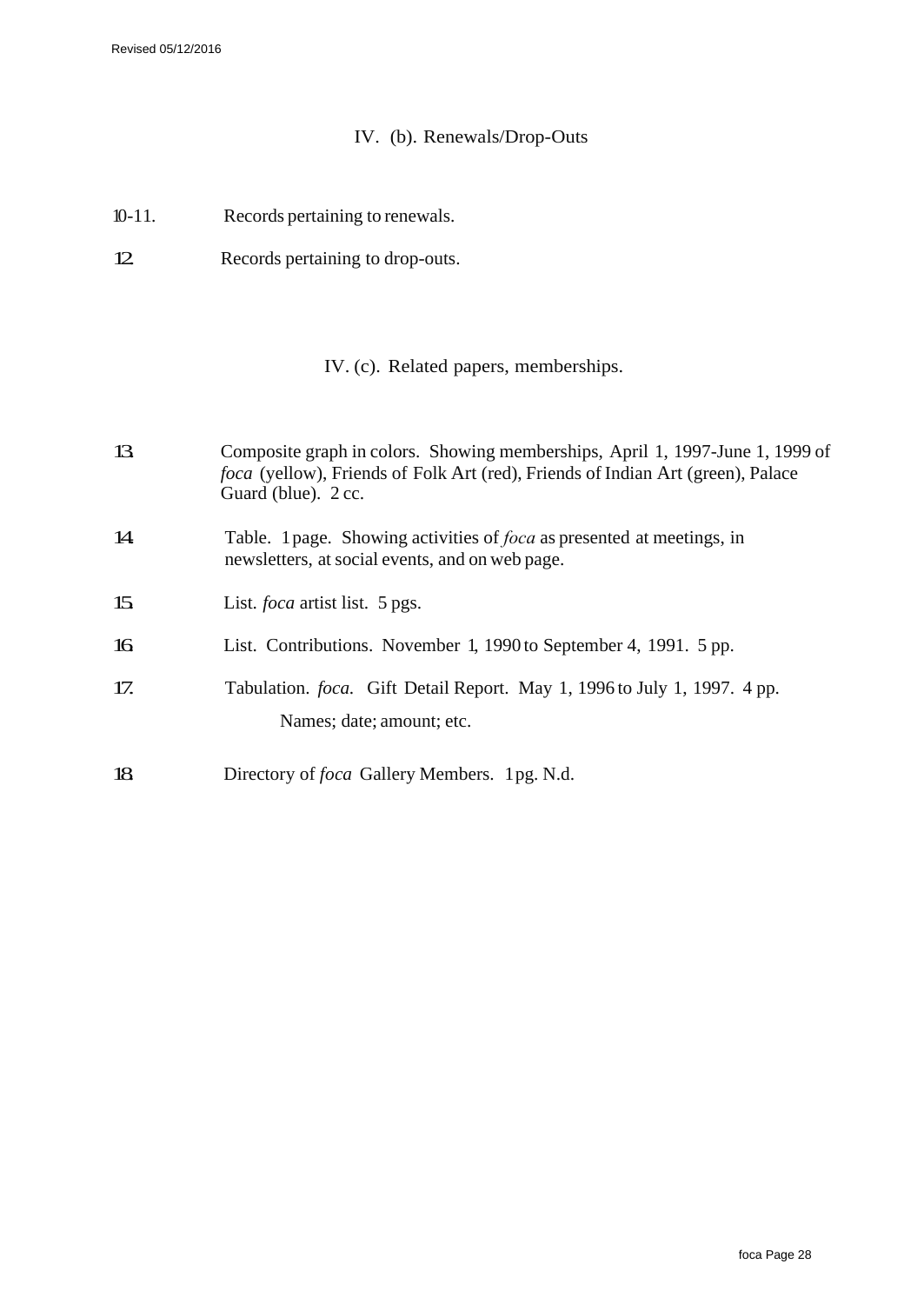Revised 05/12/2016

| Revised 05/12/2016 |               |                                         |
|--------------------|---------------|-----------------------------------------|
| <b>Box 184</b>     |               | Section V : Financial Matters (Budgets) |
| $1. \,$            | $A$ .         | 1992-1993                               |
| 2.                 | $\mathbf{B}.$ | 1994                                    |
| 3.                 | C.            | 1995                                    |
| 4.                 | $\mathbf{D}.$ | 1996                                    |
| 5.                 | ${\bf E}.$    | 1997-1998                               |
| 6.                 | ${\bf F}.$    | 1999                                    |
| 7.                 | G.            | 2000-2001                               |
| 8.                 | Η.            | Cash Flows; Comparison Budgets.         |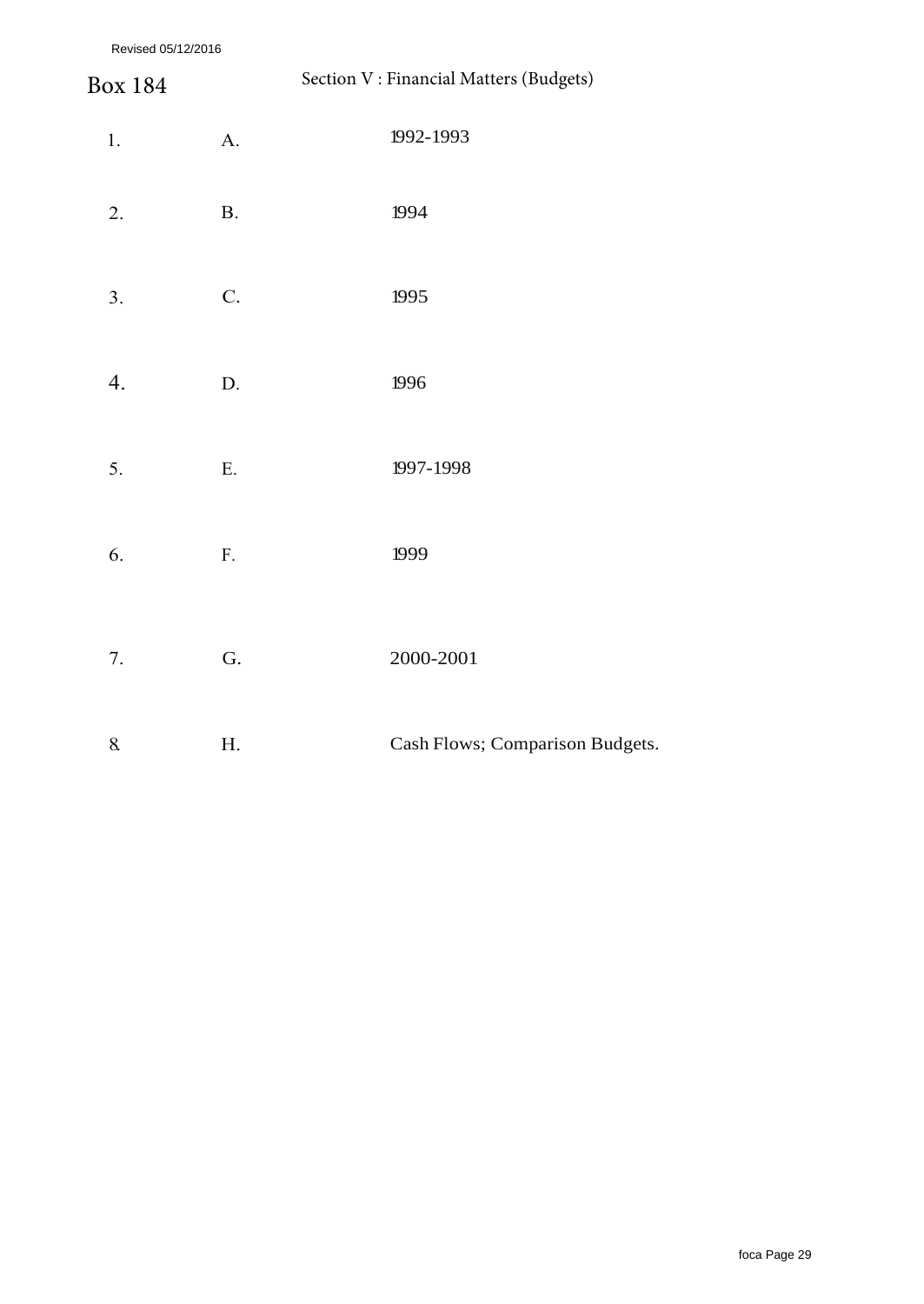### Section VI : Financial Matters (Reimbursements)

The records in this Section VI are predicates for authorized expenditures made on behalf of *foca* activities during the years 1997-2001. Earlier records have not been found.

| 1. | А.              | 1997-1998. |
|----|-----------------|------------|
| 2. | Β.              | 1999.      |
| 3. | $\mathcal{C}$ . | 2000-2001. |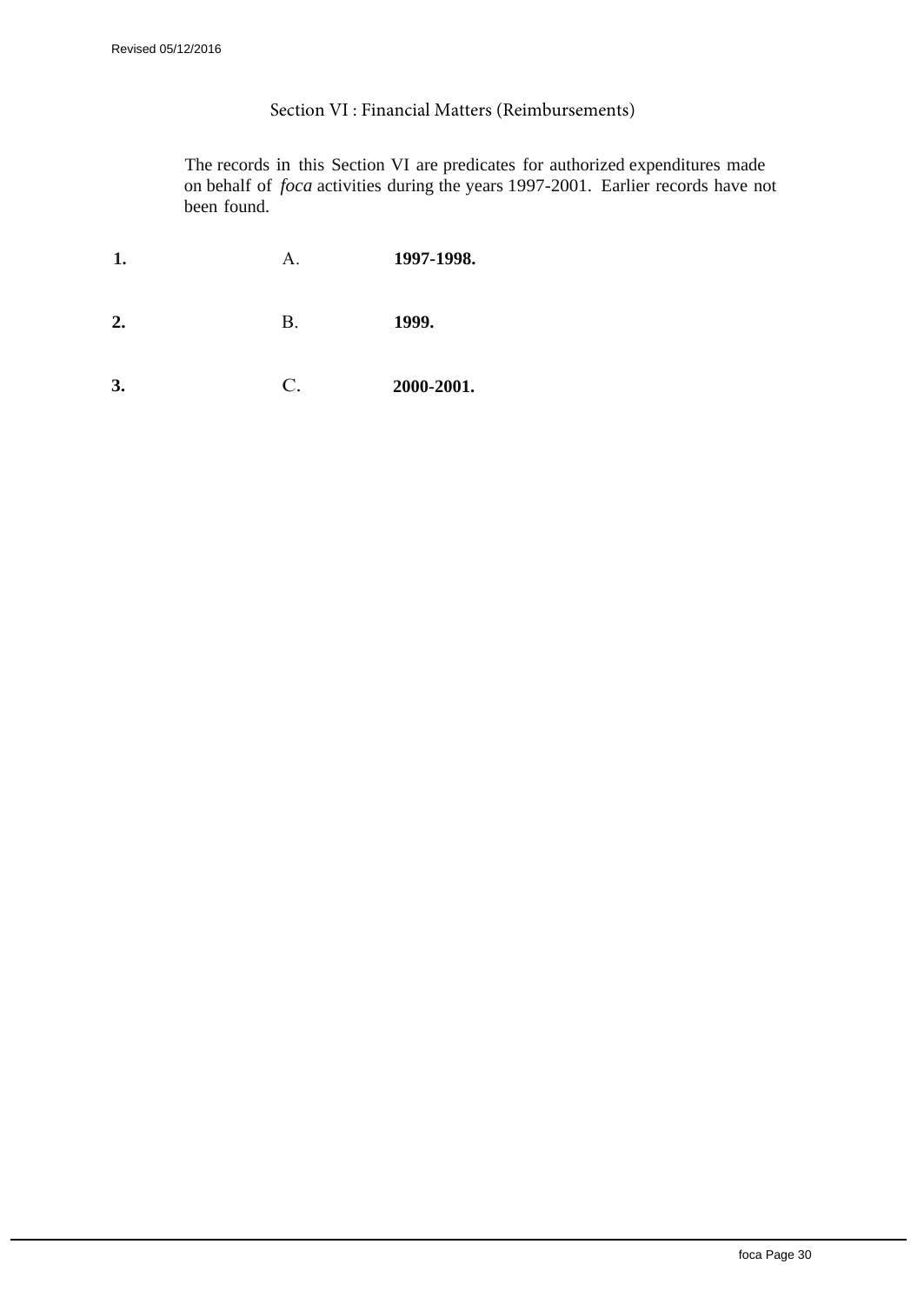### Section VII : The LewAllen Gallery and *foca* Exhibtions

The material in this Section reflects the first three exhibitions by the newly formed *foca* Artists Group, a sub-group of *foca* whose members are all artists. The shows they sponsored - and participated in - were held at the LewAllen Gallery in Santa Fe. They illustrate the giant steps taken by *foca* since its organization in 1990.

### A. Exhibit I. January 1998.

- 1. Memorandum. Exhibition Committee to *foca* Artists. November 23, 1997. Congratulations on being selected for the Cline LewAllen exhibit [First Annual Exhibit]. Reminders and conditions of exhibits.
- 2. Worknotes, longhand. 5 pp. N.d. Priorities. Pg. 1. Schedule of work, pre-exhibition. Pg. 2. News release information, addressed to Arlene [McElroy] to be released by October. 3 pp.
- 3. Call for slides. *foca.* Invitation to *foca* Artists members to submit slides of their artwork for October 24 [1997]. Art Exposure evening at MFA's St. Francis Auditorium. 1 sheet. [Exhibit I in January 1998.]
- 4. List. Works accepted for the *foca* artists' exhibition in 1999. 2 pp.
- 5. Inventory list by artist of unsold items at Exhibit I. January 30, 1998. 4 pp.
- 6. Preliminary (Publicity) Meeting Agenda. January 1997. With entry form.

### B. Exhibit II. January 1999.

7. Second Annual Juried [*foca* Artists] Art Show. January 1999. Three-fold announcement. Eligibility. Calendar. Curator, David Turner. Artwork specifications. Entry form.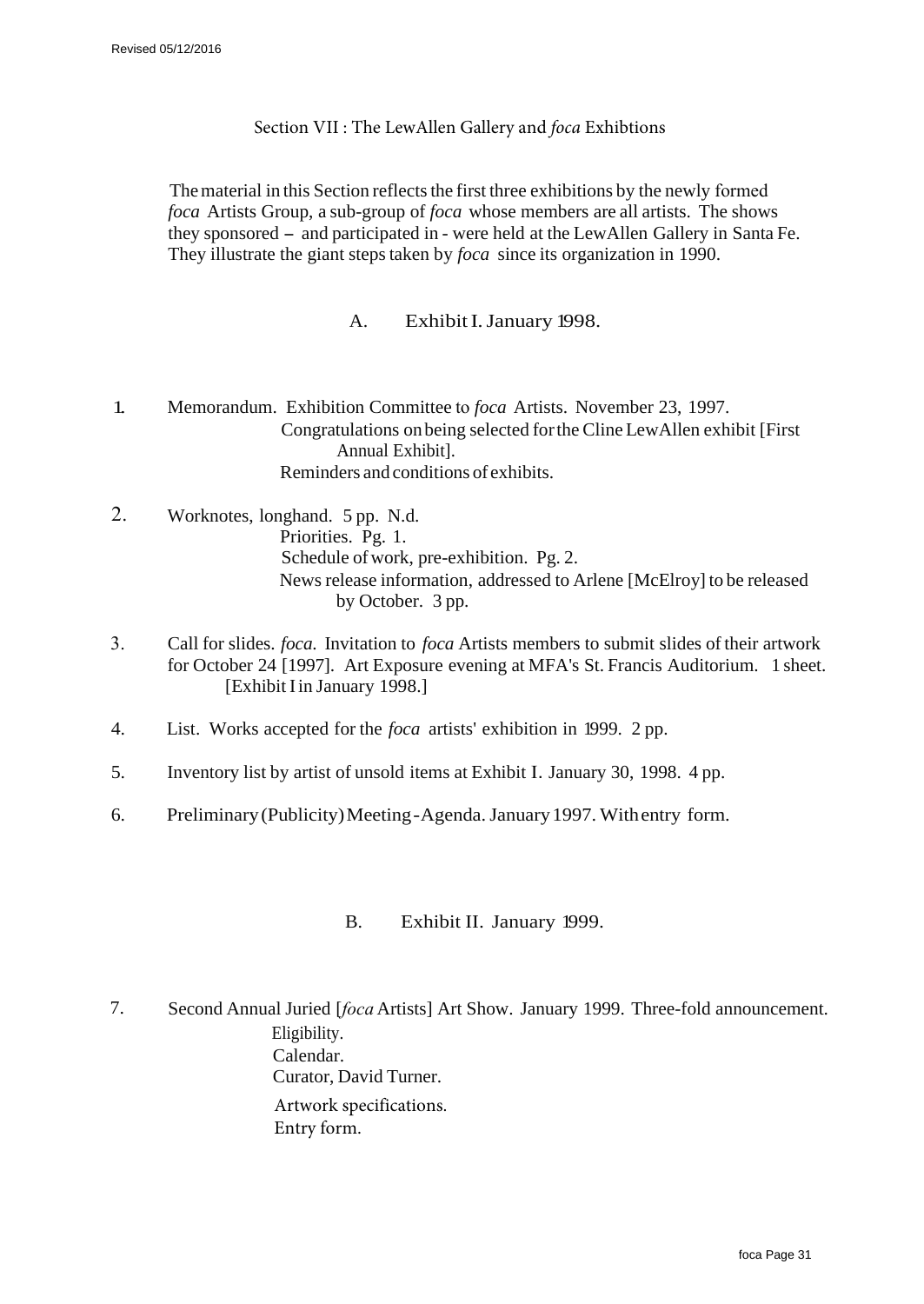- **8.** Judging results. October 1998. 2 pp.
- **9.** List. Works accepted for show. 2 pp. Artists. Titles of works. Prices.
- **10.** Inventory list by artist of unsold works at Exhibit II. January 2, 1999.
- **11.** List. Artists in Exhibit II.
- **12.** Correspondence and announcements pertaining to Exhibit II.
- **13.** Estimate. Cost of brochure for Exhibit. II. Insty-Prints. November 19, 1998.

### C. **Exhibit III. January 2000.**

- **14.** Worknotes, longhand. 5 pp. N.d. Preliminary comments. 1 pg. Schedule of work and calendar of events. 2 pgs. Physical layouts, P.R. plans. 2 pgs.
- **15.** Third Annual Juried [*foca* Artists] Art Show. January 2000. Three-fold announcement. List of entrants.
- **16.** Brochure. Newsletter, *foca .* Winter 1999-2000. Announces Gala Opening of Exhibit III on January 28 [2000]. Back page: details on prospective show. "Exuberant thanks" to Arlene LewAllen for gallery use. Other news.
- **17.** News article. Pasatiempo. January 21, 2000. Article: *foca* Exhibit Offers Museum-like setting. By Paul Weideman.
- **18.** Correspondence and announcements pertaining to Exhibit III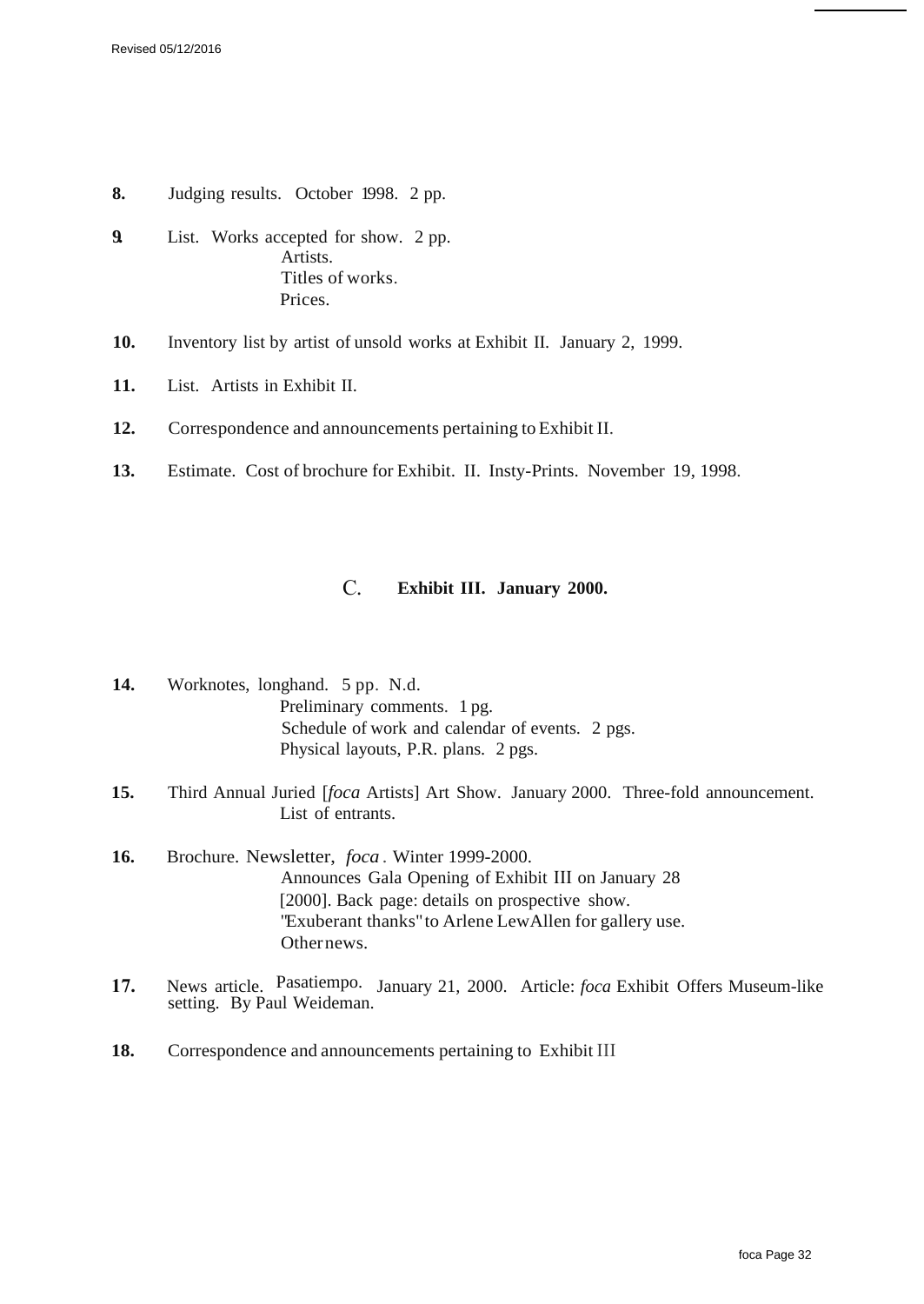# Section VIII : General Correspsondence

All correspondence is listed by date and parties. Only significant letters are summarized. The letters are arranged in chronological order.

### **1992-1993**

| 1. | $8-14-92$ :      | Terry Melton [Co-chair Fine Arts Committee] to Richard Barrett [RB] and |
|----|------------------|-------------------------------------------------------------------------|
|    |                  | Dottie Barrett [DB].                                                    |
|    |                  | Congratulating on being appointed Co-chairs of <i>foca</i> .            |
|    |                  | Inviting them to the MFA for orientation with Fine Arts Committee.      |
|    |                  |                                                                         |
| 2. | $1 - 23 - 93$ :  | John Van Ness [Director, MNM Foundation] to RB & DB. Copies to others   |
|    |                  | Clarify some business reported in minutes of <i>foca</i> meeting,       |
|    |                  | January 22.                                                             |
|    | $11 - 12 - 93$ : | RB to Tom Livesay [Director, MNM].                                      |

| 3 <sub>1</sub> | $6-3$ :  | List. Invitees to Dinner called Romantic Modernism on June 3. |
|----------------|----------|---------------------------------------------------------------|
|                | $6-9:$   | David Turner [Director, MFA] to RB & DB.                      |
|                |          | Thanking them for supporting "Romantic Modernism, 100 Years." |
|                | $6-13$ : | David Turner to Garland Gallery.                              |
|                |          | Thank you note.                                               |
|                | $8-30:$  | SC [Gayle Luchese] to RB & DB.                                |
|                |          | Enclosing recent correspondence. Attached is wheelchair       |
|                |          | accommodations.                                               |
|                | $8-30:$  | SC [same sender] to Steve Becker.                             |
|                |          | [Chair of N.M. Foundation].                                   |
|                | $11-9:$  | Memorandum. S. Ballatore [MNM] to Sue Ann Snyder. 2 pp.       |
|                |          | Relates problems over <i>foca</i> mailings.                   |
|                | N.d.     | <i>foca</i> to former member[s].                              |
|                |          | Soliciting membership renewals.                               |
|                |          |                                                               |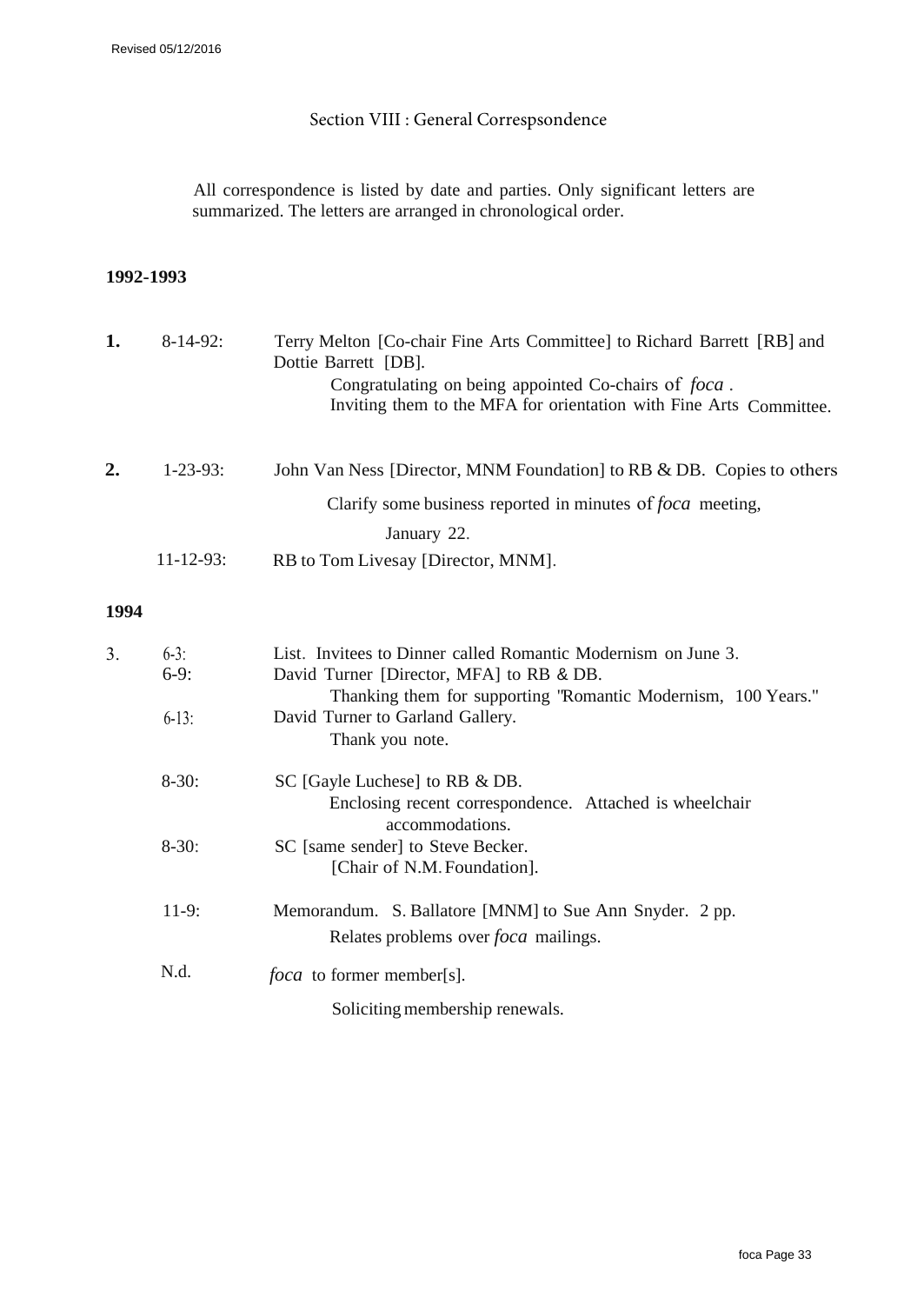# 1995

| $\overline{4}$ . | $1-28:$    | DB to Guy and Judith.                                                                                           |
|------------------|------------|-----------------------------------------------------------------------------------------------------------------|
|                  | $3 - 30$ : | Memorandum. David Turner to whom it concerns.                                                                   |
|                  | $6-15$ :   | Co-Chair [DB] <i>foca</i> to Sue Ann Snyder.<br>Discusses membership dues.                                      |
|                  | $11-3:$    | Stuart Ashman [Director, MFA] to foca.                                                                          |
|                  | N.d.:      | Memorandum: S. Ballatore to <i>foca</i> Chairs. 2 pp.<br>Suggesting book documenting last half of 20th Century. |

# 1996

| 5. | $2 - 15$ : | DB to Dear Lucy.                                             |
|----|------------|--------------------------------------------------------------|
|    | $2 - 26:$  | DB to Dear Darlene.                                          |
|    | $4-29:$    | DB to Dear Pamela and Don.                                   |
|    | $4 - 29:$  | DB to Dear Marge.                                            |
|    |            | DB to Dear Jane and Aaron.                                   |
|    | $4 - 29:$  | Thank-you notes to each.                                     |
|    | $10-9:$    | Inetta Brown to RB and DB.                                   |
|    |            | Petitioning for reinstatement to SC after removal for excess |
|    |            | absences.                                                    |
|    |            |                                                              |

| 6. | $1 - 27$ : | Mona Coffield to DB and RB.<br>Resignation from SC.                                                                      |
|----|------------|--------------------------------------------------------------------------------------------------------------------------|
|    | $2 - 7:$   | Barbara Foshay-Miller Ditto.                                                                                             |
|    | $4 - 28:$  | Geoffrey Gorman to First Lady.<br>Asking whether <i>foca</i> can use Governor's residence for cocktail<br>party in July. |
|    | $5-22$ :   | DB to $Jo$ [?].                                                                                                          |
|    |            | Soliciting <i>foca</i> renewal.                                                                                          |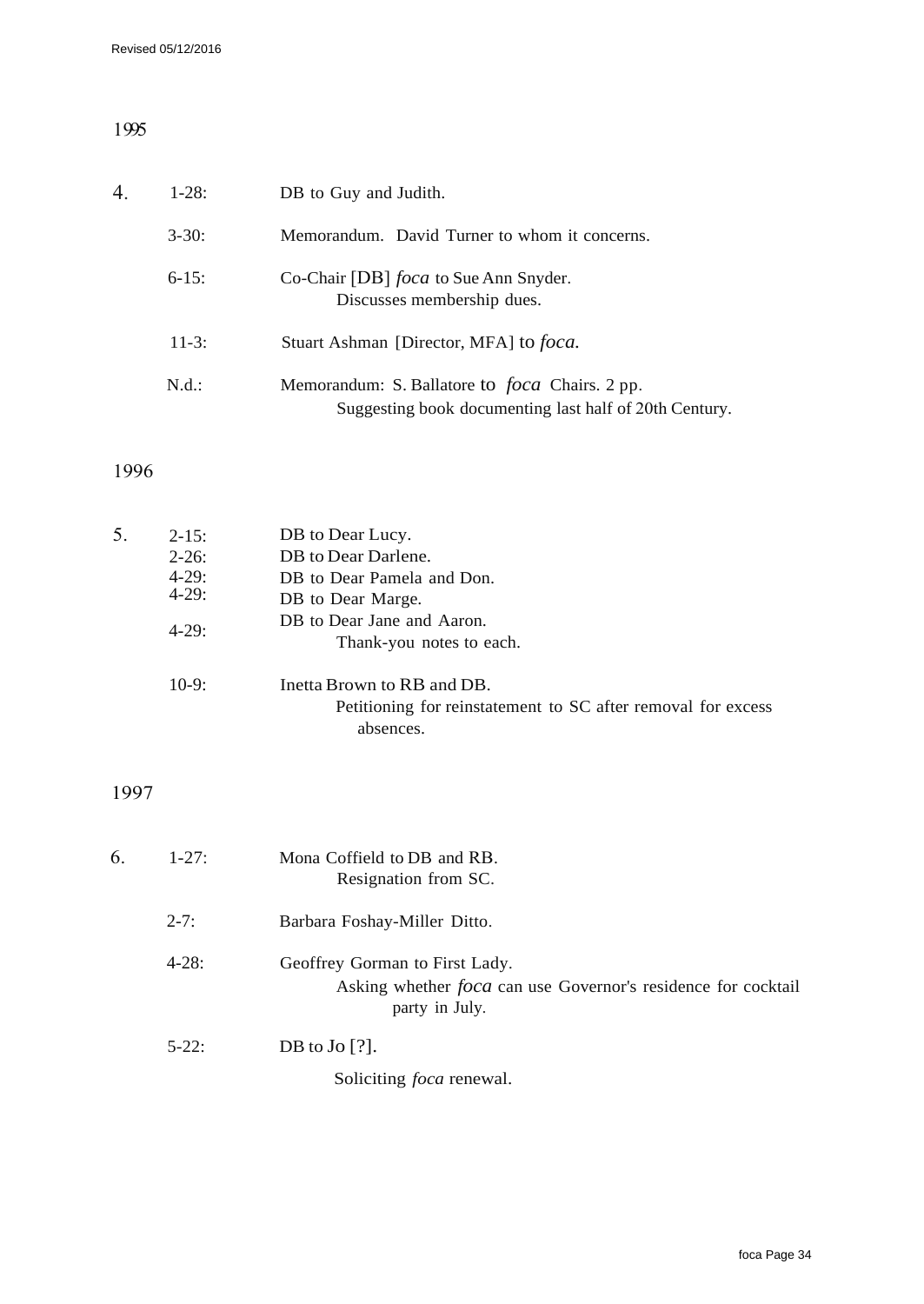|      | $7-16:$   | DB to Mr./Mrs. Marion.                                                                                                                            |
|------|-----------|---------------------------------------------------------------------------------------------------------------------------------------------------|
|      | $7-21:$   | Solicitation.<br>DB to Governor and First Lady.<br>Thank you note.                                                                                |
| 1998 |           |                                                                                                                                                   |
| 7.   | $4 - 21:$ | Jan Ernest Adlmann to Stuart Ashman. 3 pp.<br>Lists production costs for joint production of pilot video, JEA and<br>MFA.                         |
|      | $6-8:$    | DB to $[?]$ .                                                                                                                                     |
| 1999 |           |                                                                                                                                                   |
|      |           |                                                                                                                                                   |
| 8.   | $1-26:$   | Sue Ann Snyder [Ex. Dir., Foundation] to Fine Arts Committee<br>Chairperson]. 2 pp.<br>Concerning complimentary memberships for donating artists. |
|      | $1-29:$   | DB to Sue Ann Snyder.                                                                                                                             |
|      | $2-2:$    | Ashman to Gendron Jensen.<br>Hold off his art 'til funding is worked out.                                                                         |
|      | $2-2:$    | Gendren Jensen to RB and DB.<br>In "dire need"; asks them to expedite.                                                                            |
|      | $2-4:$    | DB to Jensen.<br>Points out that <i>foca</i> does not suggest purchases.                                                                          |
|      | $4 - 3:$  | DB to Dear Susan.                                                                                                                                 |
|      | $7-22:$   | Saray Tyson to Helix Fine Art [Abigail]<br>Cinader.] Solicitation for <i>foca</i> membership.                                                     |
| 2000 |           |                                                                                                                                                   |
| 9.   | $6-$      | <i>foca</i> to Dear Artist.<br>Announces change in images on the website.                                                                         |
|      | $7-2:$    | Helen and Henry Finney to Dear Friends.<br>Enclosing obituary for their son.                                                                      |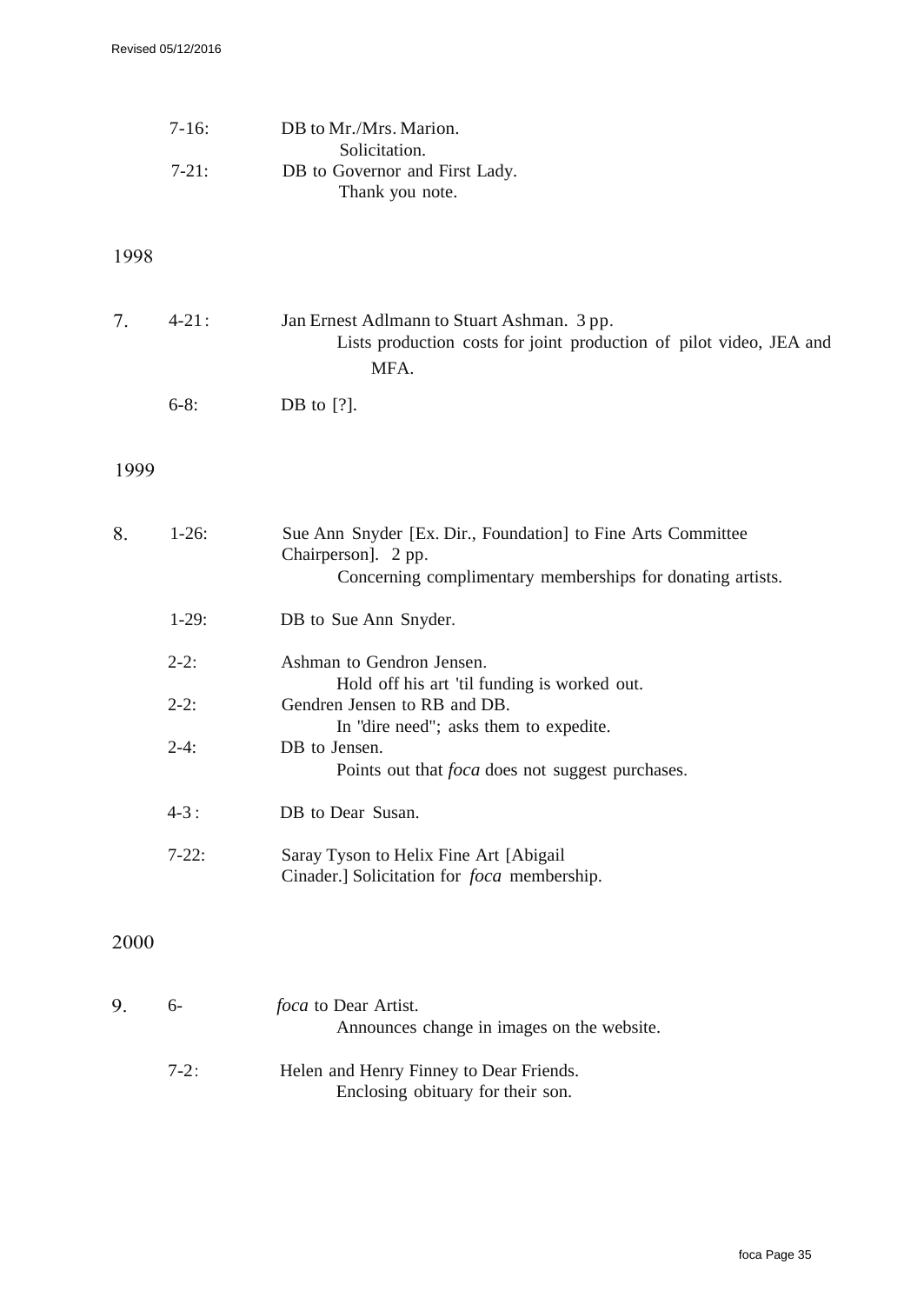| $8-15$      | Richard and Mary Smith to RB and DB.  |
|-------------|---------------------------------------|
| $12 - 11$ : | <i>foca</i> to Kerry Benson.          |
|             | Announces gift of membership to them. |

| <b>10.</b> | $5-12$ :    | Tamara Holzapfel [foca] to Monika Kaden.                                                 |
|------------|-------------|------------------------------------------------------------------------------------------|
|            | $11 - 11$ : | Sarah Tyson to RB and DB.<br>Resigning from the SC.                                      |
|            | $11-29$ :   | Dirk Wales to Willie Skigen. 2 pp.<br>Complains over poor attendance at his performance. |
|            |             | Membership Renewal Form.                                                                 |